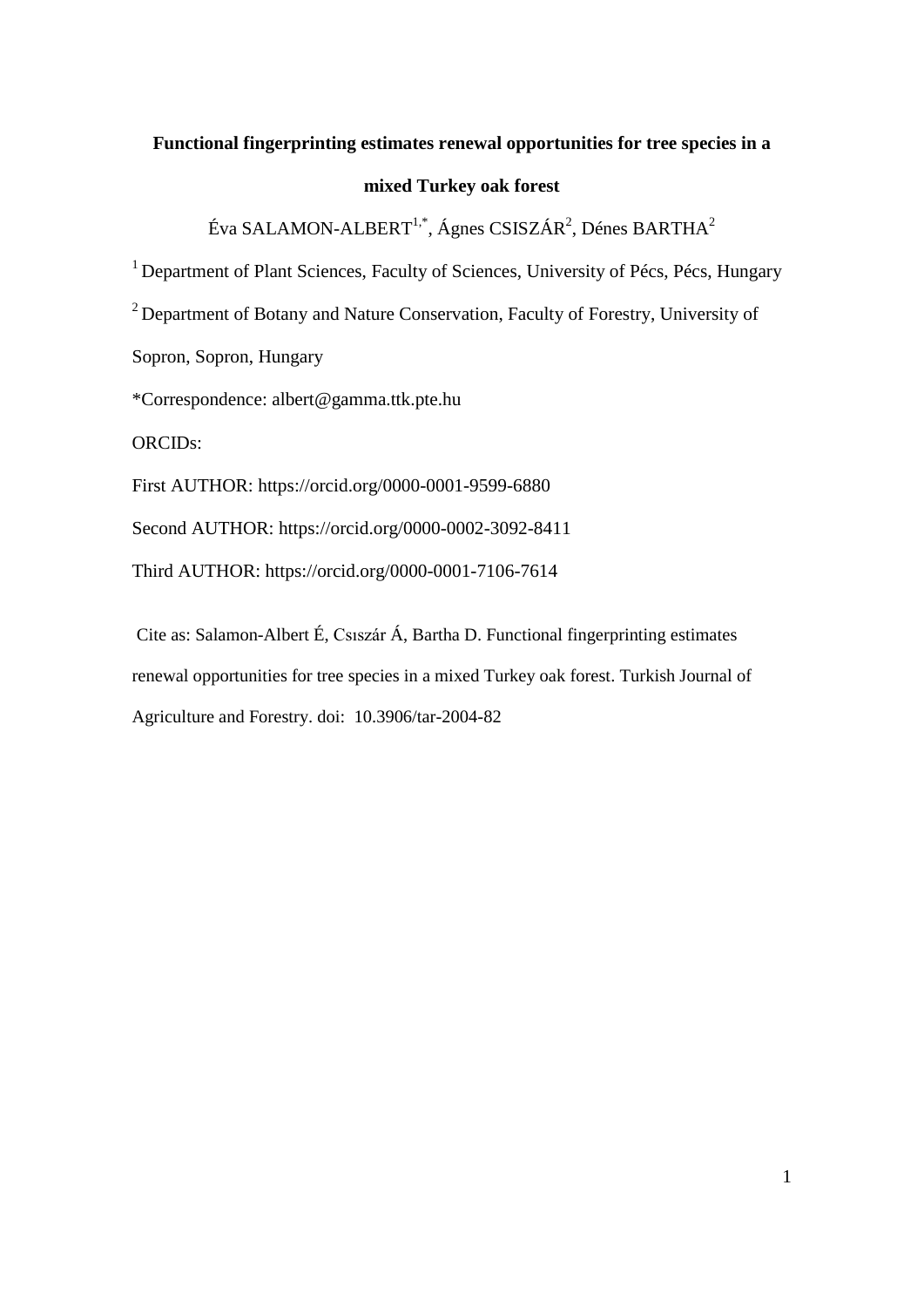**Abstract:** Maintaining and managing trees with different ecological plasticity under climate conditions aggravated by short-term variability are major challenges for foresters. Our aims were to investigate species-specific ecophysiological responses of canopy trees in a mixed Turkey oak forest during their early-phase regeneration. We measured plant carbon and water exchange with portable IRGA equipment under natural field conditions (canopy gap) and in a climate-controlled (standardized) environment. We analyzed variability and differences in plant gas exchange in relation to important abiotic site parameters and the species as factors. Assimilation, stomatal conductance, and intrinsic water use were applied as calibrating parameters for plant functional fingerprinting to detect carbon-to-water response performance of the saplings. The most favorable water economy during summer and seasonal maximum in carbon uptake during fall evolved as common response characteristics of the species in canopy gaps. Sessile oak (*Quercus petraea*) was found to be a water-regulated species due to the highest relative ratio of intrinsic water-use efficiency. In contrast, Turkey oak (*Q. cerris*) and manna ash (*Fraxinus ornus*) were identified as carbon-driven species presenting a gradual increase in assimilation during their seasonal dynamics. Consequently, we can predict a delayed regeneration of sessile oak and progressive growth of manna ash and Turkey oak in the renewing canopy compared to the initial forest stand. European hornbeam (*Carpinus betulus*) and wild service tree (*Sorbus torminalis*) certainly remain accessory elements due to their unfavorable carbon input ratio and poor water use economy. Explored knowledge on carbon-to-water response behavior of these forest-forming trees can provide a novel contribution to afforestation practices in adaptive forest management.

2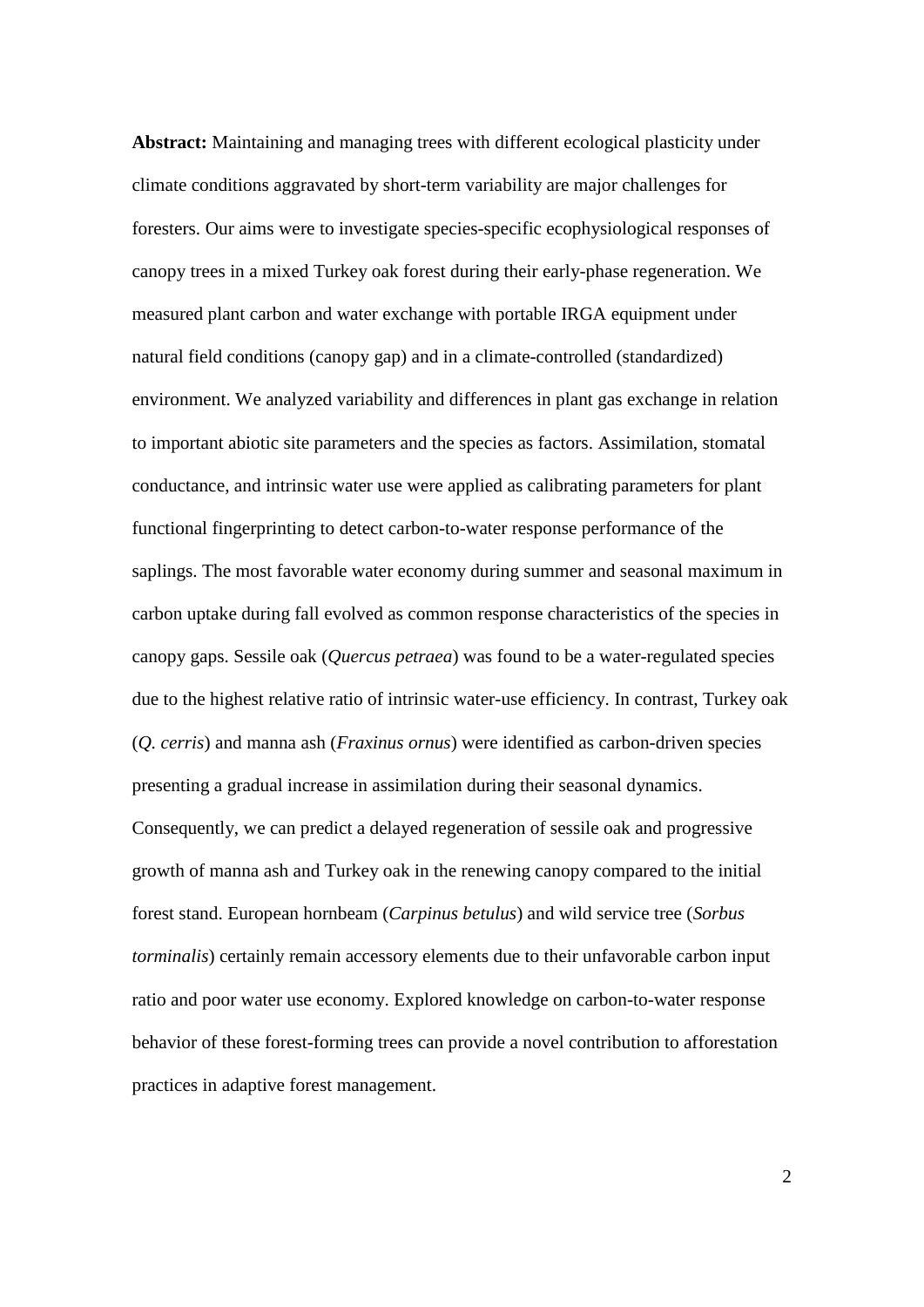**Key words:** Carbon sequestration, canopy gap regeneration, mixed forest trees, functional fingerprinting, water use

# **1. Introduction**

Tree regeneration in mixed deciduous forests is a current research challenge in terms of species performance, environmental heterogeneity, and their interactions both from theoretical and management aspects (Löf et al., 2018; Pach et al., 2018). Highly diversified renewal was detected in oak-dominated stands, especially during the early stage forest regeneration (Tinya et al., 2020). As a result, the species composition of post-renewal forest gaps can differ significantly from the intact canopy (Taylor and Lorimer, 2003). For these reasons, detailed studies are essential to reveal species-related characteristics of gap-phase regeneration considering the ecological response of the saplings (Di Filippo et al., 2010; Zhu et al., 2014; Kollár, 2017; Sebastiano et al., 2017; Elek et al., 2018; Löf et al., 2018; Tinya et al., 2020).

Depending on their resilience capacity, trees can tolerate environmental variability during their regeneration (Göttmark and Kiffer, 2014; Elek et al., 2018). Canopy gaps generally support plant renewal, as demonstrated by certain regeneration parameters such as abundance, density, or growth of individuals (Zhu et al., 2014). Renewal parameters of the saplings in small-to-medium canopy gaps in oak forests were primarily related to the level of illumination, with increased light intensity positively affecting growth and shoot thickness (Březina and Dobrovolný, 2011; Zhu et al., 2014; Kollár, 2017). This positive effect is particularly large at the initial stage of the gap when the area is at the maximum (Zhu et al., 2014; Tinya et al., 2020). The relative ratio between light intensity (i.e. low to high illumination) and plant functional trade-offs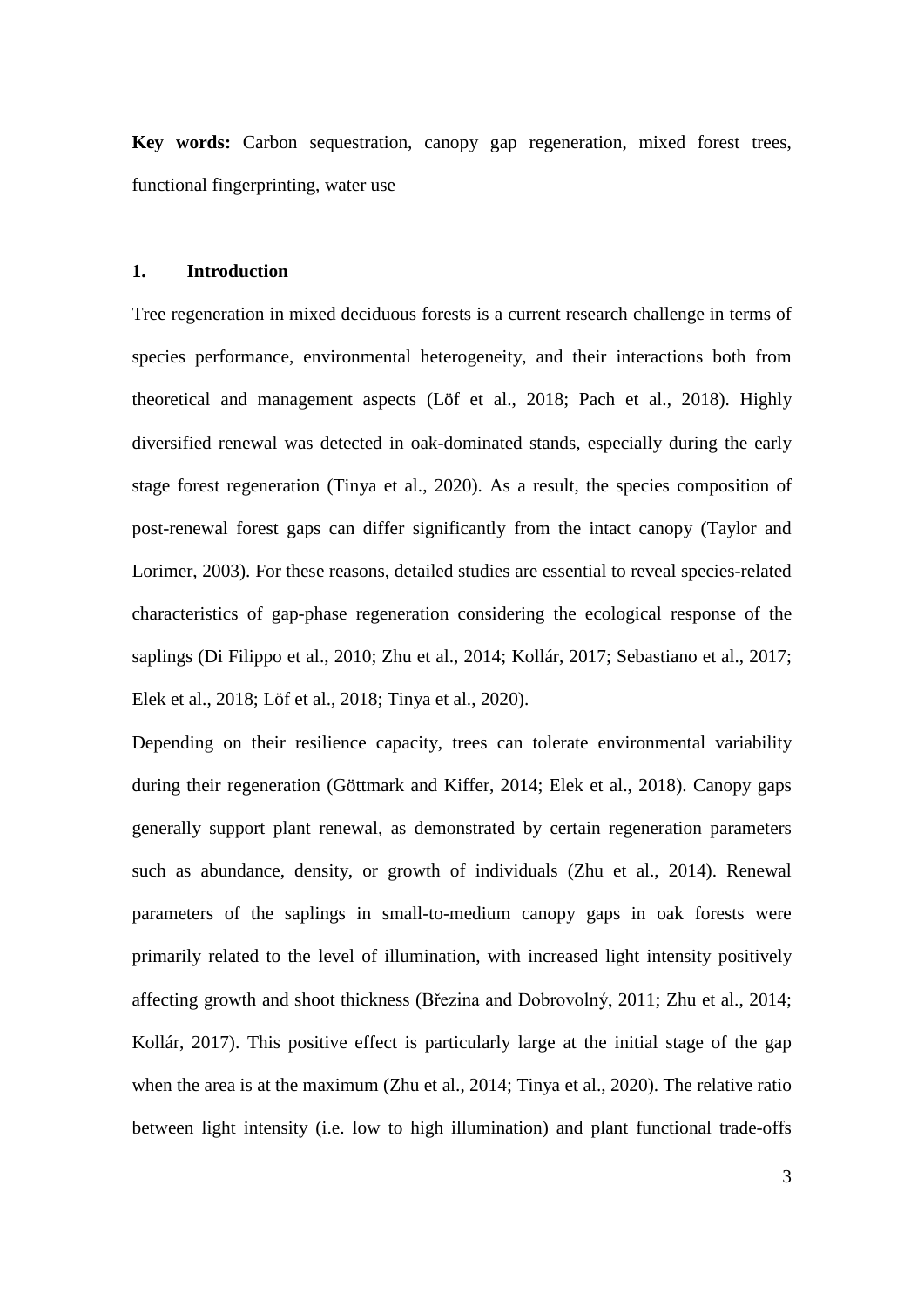may also be important for biomass production (Purina et al., 2015; Salamon-Albert et al., 2018). Reduction in water availability due to elevated temperature and high light intensity can induce contradictory and species-specific responses in carbon allocation and hydraulic properties (Gortan et al., 2009; Petit et al., 2016; Kiorapostolou and Petit, 2018). Depending on the biological properties of the plants, restricted growth or decreased abundance can be detected during regeneration despite favorable environmental conditions (Březina and Dobrovolný, 2011; Saniga et al., 2014), (Martínez-Vilalta et al., 2002; Ďurkovič et al., 2013; Thomas, 2017; Bednorz and Nowinska, 2018).

Next, we overview the most important previous findings on light-induced and moisturerelated behavior of canopy tree species coexisting in a mixed Turkey oak forest. Under environmental water deficit, the regeneration of sessile oak (*Quercus petraea* (Matt.) Liebl.) is poor, demonstrating decreased carbon assimilation and conductivity (Bréda et al., 1993; Epron and Dreyer, 1993; Březina and Dobrovolný, 2011). Turkey oak (*Q. cerris* L.) is a light-reactive plant with an increased growth rate and moderate drought tolerance. Saplings of this species can reduce their growth and water output by downregulating the stomatal conductance (Tognetti et al., 2007; Deligöz and Bayar, 2018). Manna ash (*Fraxinus ornus* L.) is a light-reactive species with an increased growth rate and drought flexibility supported by morphological and physiological features (Kalapos and Csontos, 2003; Gortan et al., 2008; Petit et al., 2016; Kiorapostolou and Petit, 2018). European hornbeam (*Carpinus betulus* L.) is a shade-tolerant tree that prefers longer yet moderate irradiation that promotes successful regeneration, even under a closed canopy (Boratyński, 1996; Sikkema et al., 2016; Salamon-Albert et al., 2018). The response of wild service tree (*Sorbus torminalis* (L.) Crantz) is variable; high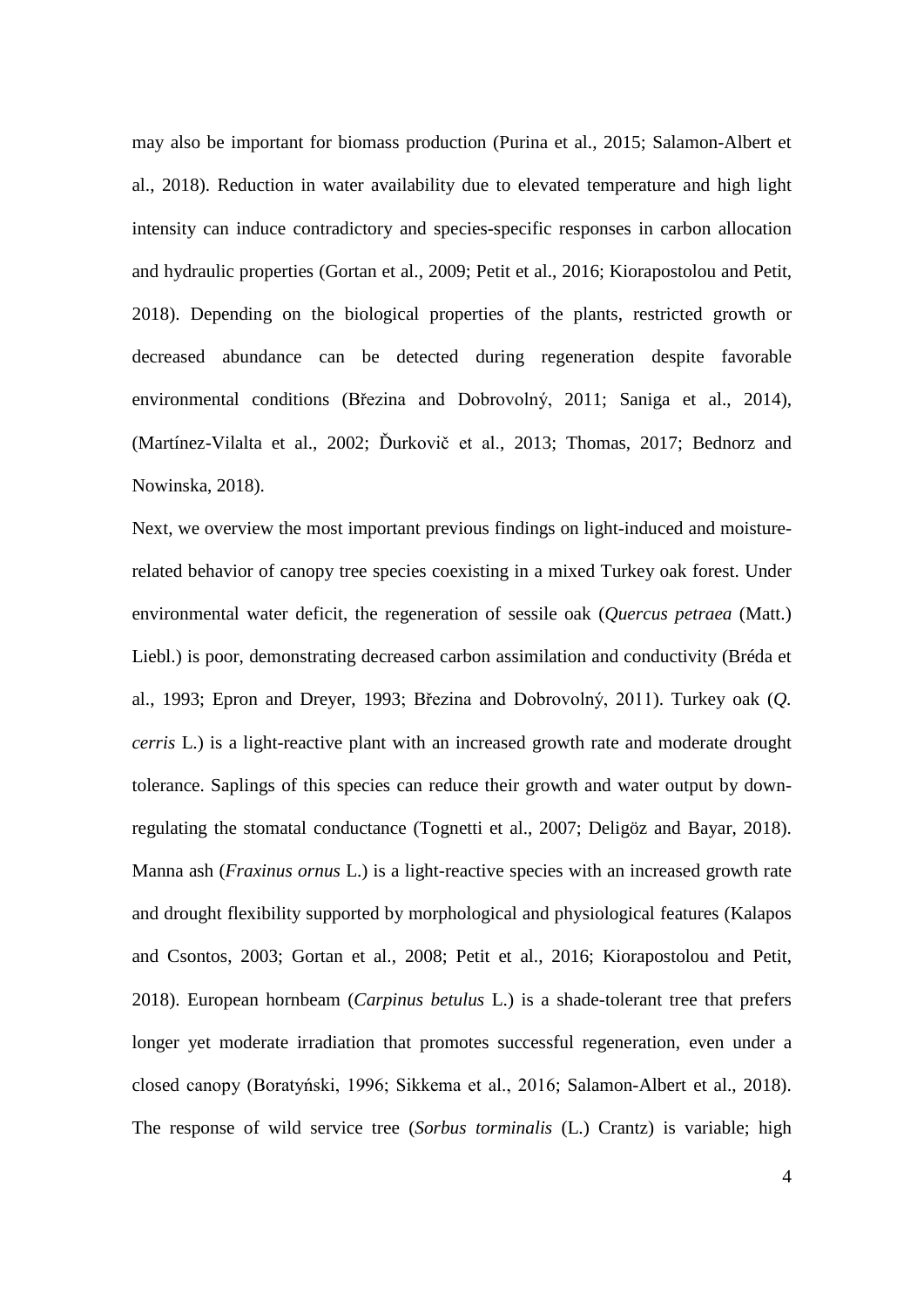irradiation causes rapid early growth, while low irradiation can lead to long-term persistence in the seedling bank. Severe drought can cause xylem embolism in this species (Martínez-Vilalta et al., 2002; Rasmussen, 2007; Nicolescu et al., 2009; Pyttel et al., 2013; Thomas, 2017).

The aim of this study was to evaluate carbon-, and water exchange performance of canopy tree saplings considering species-specific ecophysiological drivers during the early-phase forest regeneration. We analyzed plant responses by using two measurement approaches, field canopy gap (target) and standardized experimental (reference) climate with their site-specific conditions. We evaluated 1) plant gas exchange variability, especially related to the relative importance of abiotic site factors and interspecific heterogeneity; (2) we selected the most susceptible gas exchange parameters to point out characteristics and differences in saplings responses; and (3) we constructed functional fingerprinting to present the carbon-to-water economy of the study species at their renewing process under canopy gap conditions. In summary, we estimate and discuss the carbon and water exchange-related regenerative opportunities of the trees and their consequences for the canopy composition.

### **2. Materials and methods**

## **2.1. Experimental sites**

To study plant carbon and water exchange behavior, we measured tree responses both in forest canopy gaps under variable field conditions as well as under climate-controlled and standardized greenhouse environments. The semi-dry mixed forest stand was located in a hilly landscape in mid-western Hungary near Zánka (N46°52'40.5" E17°39'24.7"). This community formed a moderately sparse (65-75% cover) canopy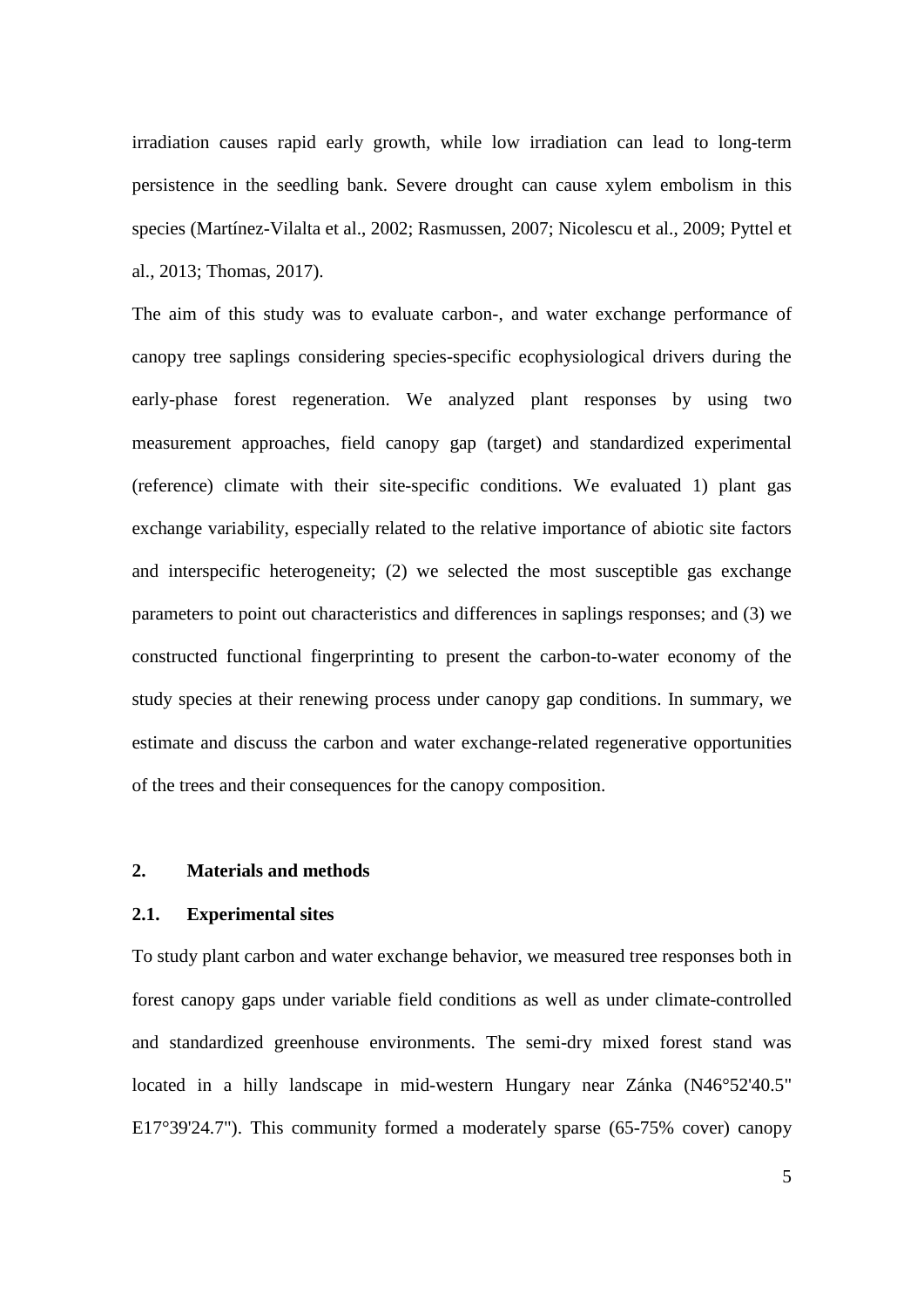with a co-dominance of Turkey oak and sessile oak (*Fraxino orno-Quercetum cerridis* Kevey et Sonnevend 2008) in the upper canopy and manna ash sparsely mixed with European hornbeam and wild service tree in the lower canopy (Kevey, 2008). The climate at his site is seasonally variable, with low annual precipitation (660 mm), moderate air humidity (74%), and a high annual mean temperature (12°C). The thin soil horizon (cambisol) was acidic brown forest soil with Permian sandstone parent material. At this site, we created three canopy gaps that contained the focal species and had ecologically comparable environmental parameters (Table 1). These artificial gaps were small (157, 188 and 198  $m<sup>2</sup>$ ), had no exposure, and had a medium to high level of total light availability throughout the day. Surface plant cover was medium (55-60%) in these locations, containing mainly regrowth individuals of canopy trees and some forest undergrowth. The regenerative abundance of the study species was the highest for *Q. cerris*, followed by *F. ornus, Q. petraea, C. betulus*, and *S. torminalis*.

We used an outdoor greenhouse at the Botanical Garden of University of Pécs (N 46<sup>o</sup> 4' 39.6" E 18° 12' 25.69") to grow the experimental plants for standardized measures. The mean temperature values were 11.8, 22.6, and 12.8 °C with 282, 117, and 170 mm of precipitation in the spring (April to May), summer (June to August), and fall (September to October), respectively. The 2-to-4-year-old saplings had been collected in a Turkey oak forest and were planted in  $18\times18\times18$  cm containers filled with soil:peat:sand mixture at a 6:2:2 ratio to optimize water retention and permeability of the planting medium. Plants received natural rainfall and were also watered twice a week using 5 liters of water for each container to prevent desiccation. Prolonged-release nutritional supplement (Osmocote Complete; 20 g per container) was provided once a year in March, prior to the growing period (April to October). Light conditions were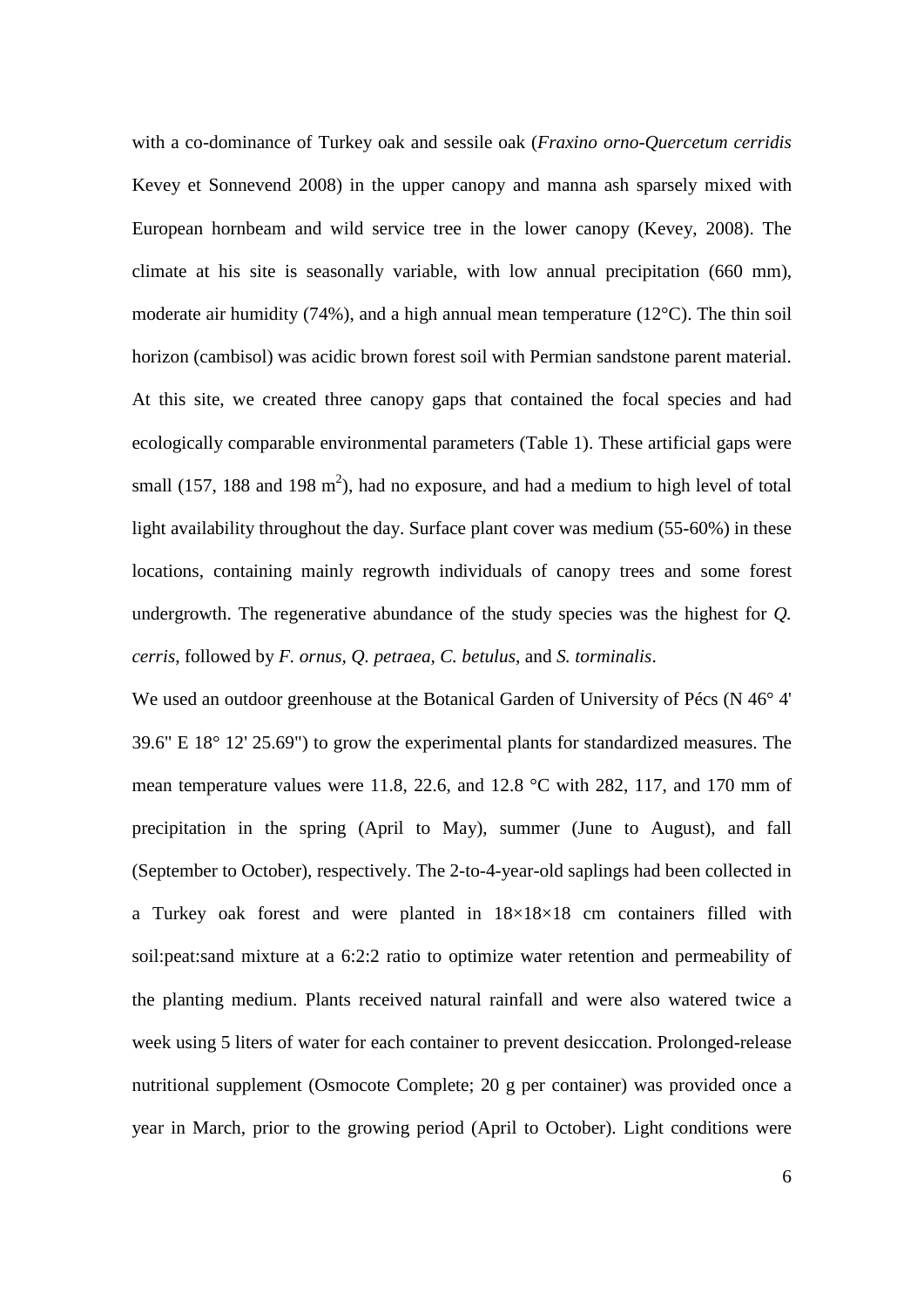similar to those in the experimental canopy gaps; plants were exposed to total irradiation for half of the day.

# **2.2. Sampling design and gas exchange measurements**

We measured gas exchange in the forest canopy gaps and in the experimental containers during the growing period (May to October) in 2013-2014. We selected saplings for measurements that 1) were located in a typical canopy gap environment, 2) were in the same developmental stage, and 3) had intact and typical shoots with healthy leaves undamaged by animals or other factors. We measured fully expanded and mature leaves of seasonally developed shoots from 3-5 saplings per site. These saplings were 3-4 years in age and met the requirements listed above. We recorded the species-related gas exchange and location-specific microclimate data in the canopy gaps (Table 1). Using the standardized measurement approach, we collected 60 records per response under climate-controlled conditions.

We measured plant gas exchange from mid-May to early June (spring), from the end of July to early August (summer), and from late September to early October (fall). We used open system portable LCA-2 (for instantaneous data) and LCA Pro+ (for climatecontrolled data) IRGA equipment (ADC BioScientific Ltd., United Kingdom). We recorded carbon dioxide input and water vapor output rates, which are independent from each other, but are synergistic via a shared stomatal pathway (Field et al., 1991). These measurement systems operate within the detection range of Photosynthetic Photon Flux Density (PPFD; 0-3000 µmol m<sup>-2</sup> s<sup>-1</sup>), air and leaf temperature (T, 0–50 °C), air carbon dioxide  $(C_a, 0\n-2000 \text{ ppm})$ , and relative air humidity (RH, %). In the field experiment, the above-mentioned instantaneous climate parameters were also recorded near the focal plants. For measurements in the climate-controlled plot, parameters were gradually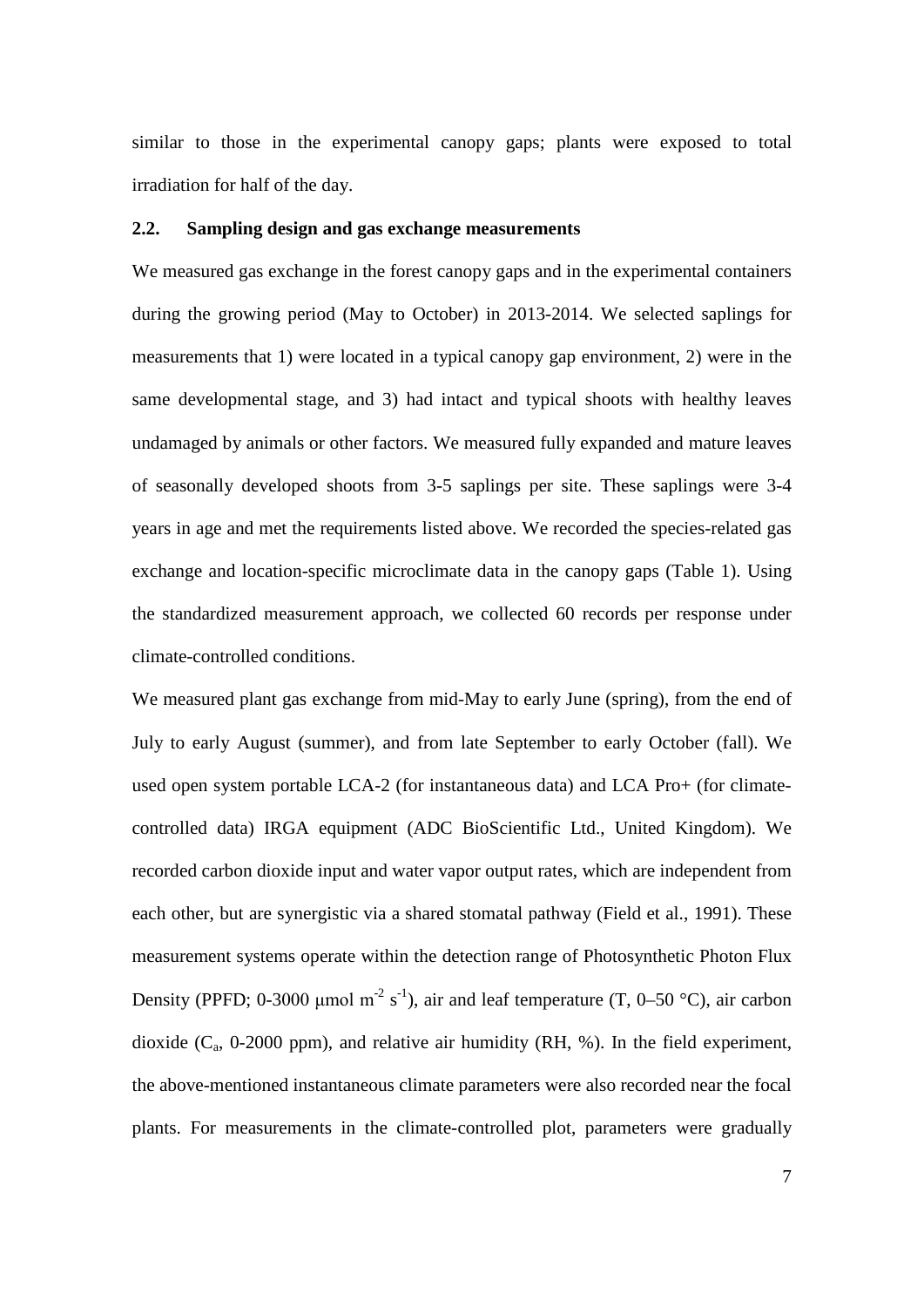changed as 0-2000 µmol m<sup>-2</sup> s<sup>-1</sup> PPFD (irradiation), 20 °C, 25 °C, 30 °C (leaf temperature), 12 mBar (air humidity), and 370 ppm (carbon-dioxide), according to our standardized measurement protocol. To increase measurement reliability, we recorded the data within the total range of irradiation in the canopy gaps as well as under the standardized conditions. To increase the detection accuracy of gas exchange rates, we conducted measurements from sunrise until the midday depression, when the plants were not exposed to significant abiotic stress. We calculated net assimilation (A, μmol CO<sub>2</sub> m<sup>-2</sup> s<sup>-1</sup>) as the degree of carbon input, transpiration (E, mmol H<sub>2</sub>O m<sup>-2</sup> s<sup>-1</sup>) referring to water loss, and stomatal conductance (gs. mmol  $H_2O$  m<sup>-2</sup> s<sup>-1</sup>) that indicates relative level of gas exchange. Additionally, we calculated photosynthetic ( $pWUE = A/E$ ) and intrinsic (iWUE =  $A/gs$ ) water-use efficiency to estimate plant carbon-to-water economy.

# **2.3. Data processing and statistical analyses**

Focusing on instantaneous and standardized data, we established non-linear response curves for the experimental data by using a first-order exponential decay algorithm (Equation 1).

$$
y = y_0 + A_1 \times e^{(-x/t_1)}, \tag{1}
$$

where,  $y_0$  is the offset as the upper limit of the function, i.e., the maximum rate of the parameter,  $A_1$  is the amplitude as the lower limit of function, i.e., the minimum rate of the parameter, and  $t_1$  is the decay constant, i.e. the inflection point of the response curve. To validate the statistical adequacy of the curve fitting, we calculated the adjusted chisquare-related probability (p). We defined the threshold point between light-dependent (low-irradiated) and light-saturated (high-irradiated) ranges, resulting in two functional subsets. We calculated species gas-exchange rates both for the canopy gaps and climate-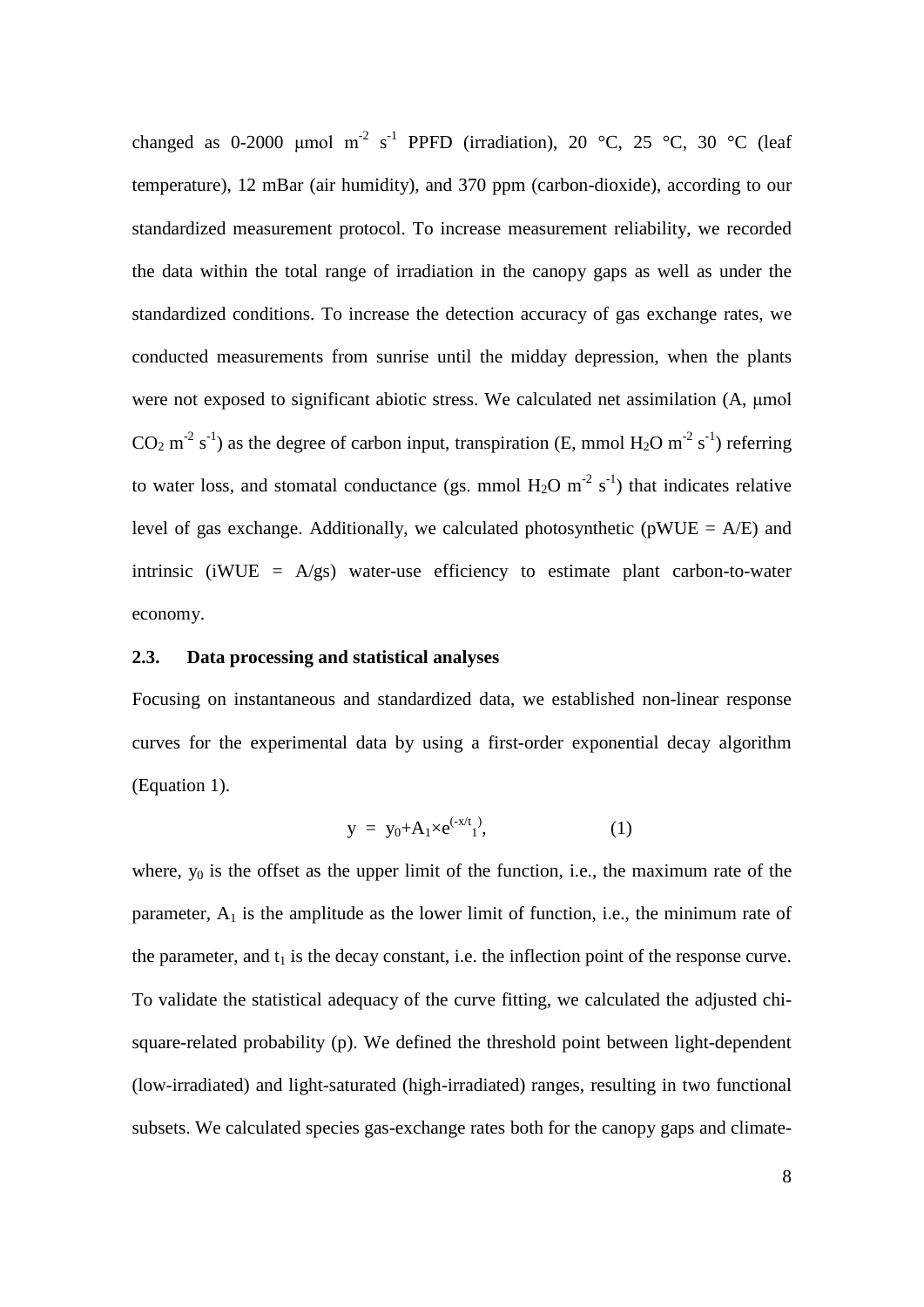controlled datasets in the three functional light ranges as total, light-dependent, and light-saturated. Considering the standardized gas exchange responses, we used datasets recorded at seasonal temperatures relevant to the canopy gap environment: 15°C and 20°C in spring and fall, and 25°C and 30°C in summer. We employed the Origin 6.1 program (OriginLab Corporation, USA) to fit curves and calculate the light-response ranges. We used the Statistica 12.6 program (Dell Technologies Inc., USA) to estimate the variability in gas exchange responses related to the site parameters, i.e. measurement conditions, light intensity, seasonal variation, and the differences between the study species. We applied the Kruskal-Wallis test as a non-parametric analysis at  $P < 0.05$ probability level. Finally, we constructed plant functional fingerprints by utilizing the carbon and water response patterns of the species under canopy gap conditions.

# **3. Results**

#### **3.1. Gas exchange variability and site conditions**

We focused on three site parameters to evaluate their relative importance in gas exchange performance of the study species both in canopy gaps and under climatecontrolled conditions (Table 2). Regarding the total irradiation, we detected the highest variability in assimilation, photosynthetic, and intrinsic water use efficiency based on the light response ranges. Large seasonal differences were found in transpiration and stomatal conductance of tree species as well as in gas exchange functions under lightdependent and light-saturated conditions. Comparing tree species responses, the largest variability in carbon uptake, stomatal conductance, and intrinsic water use efficiency were observed both at low and high irradiation. Saplings also differed in their photosynthetic water use efficiency in canopy gaps, with large seasonal variation under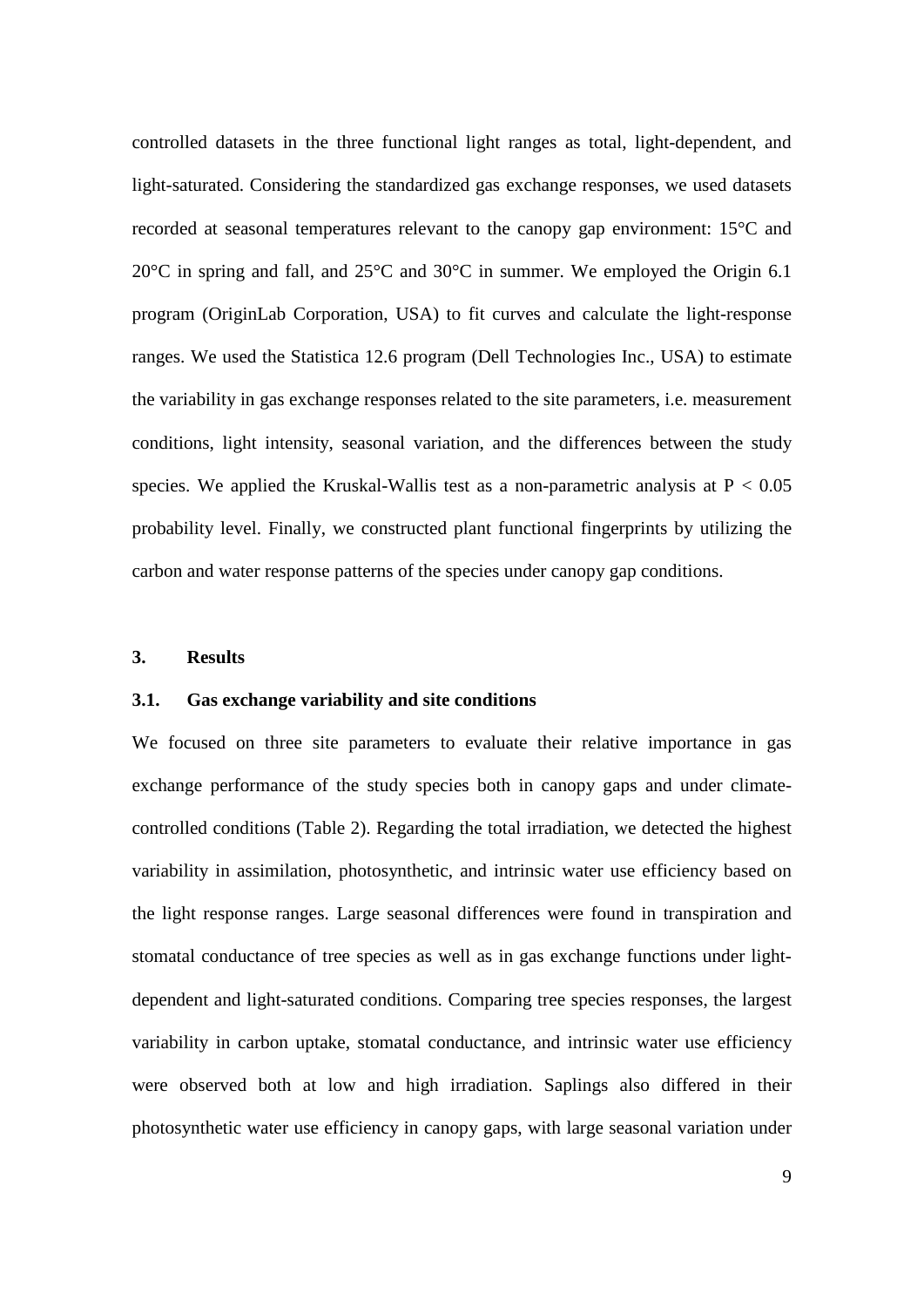standardized conditions. In conclusion, species-related stomatal conductance, intrinsic water use efficiency, and carbon uptake along the light response ranges seemed to be the most important for further analyses.

### **3.2. Plant responses under contrasting environments**

Here we present and compare species responses under field and standardized conditions along the functional light ranges and the seasons, using the three important gas exchange parameters indicated in the previous section (Figure 1). Saplings generally showed higher assimilation under standardized climate compared to field conditions. In contrast, Turkey oak and manna ash showed equal or higher carbon input rate in canopy gaps than under climate-controlled conditions during fall. Stomatal conductance proved to be the most differentiating parameter between the two measurement environments. In general, species presented significantly lower levels of this parameter in canopy gaps compared to those under the standardized climate. In contrast, European hornbeam, manna ash, and wild service tree showed increased and season- or irradiation-dependent conductivity in canopy gaps. Regarding the intrinsic water use efficiency, tree saplings presented significantly lower values in canopy gaps than under standardized conditions. A particularly high level of water use was detected in canopy gaps in the case of Turkey oak during summer and fall at both low and high irradiation, and for sessile oak under all conditions.

### **3.3. Functional fingerprinting for carbon-to-water economy**

We developed the functional response patterns of the species to illustrate their in-situ (canopy gap-related) performance by using the three responsive gas exchange parameters (Figure 2). Under total irradiation, carbon input increased continuously along the seasons, with the exception of sessile oak, which had a summer maximum, and wild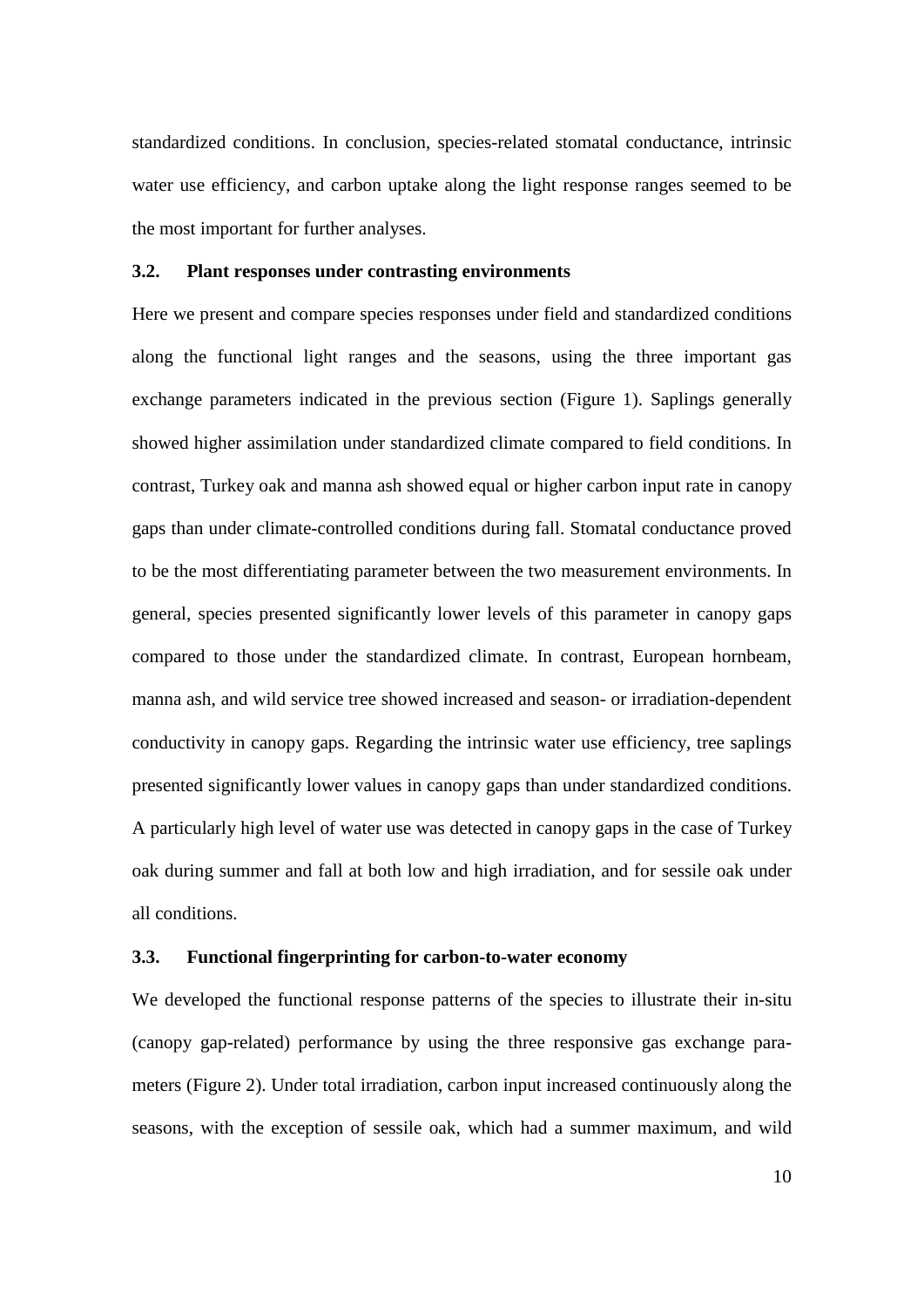service tree, which had a summer minimum. The relative ratio of this function was high for the two oak species and manna ash, and low for hornbeam and wild service tree. Stomatal conductance also increased along the seasons, presenting a spring minimum and a fall maximum. In general, the relative ratio of this function was high for wild service tree, medium for Turkey oak and manna ash, and low for hornbeam. Distinctly, the wild service tree presented a summer minimum in this parameter. Intrinsic water use efficiency generally displayed summer maximum with different relative levels for each species. The highest relative ratio was detected in sessile oak, followed by Turkey oak and manna ash. European hornbeam and wild service tree presented permanently depressed intrinsic water use efficiency.

Analyzing plant responses under low (light-dependent) and high (light-saturated) irradiation, carbon sequestration increased from spring to fall for most species. Persistently high assimilation rates were detected in Turkey oak and manna ash in both functional light ranges. Sessile oak presented moderate carbon sequestration with a continuous increase under light-saturated conditions. European hornbeam presented a medium to low level of carbon uptake, and wild service tree had a particularly low assimilation ratio with opposite seasonal trends in the two light ranges. In general, stomatal conductance increased from spring to fall in European hornbeam, which was the opposite of the wild service tree with its significant summer decline. Wild service tree and manna ash presented a high level of stomatal conductance, while this ratio was medium for the oak species and low for hornbeam. Intrinsic water use efficiency varied to a large degree depending on the light response ranges and the species. Sessile oak showed a persistently high ratio and a declining trend from spring to fall, while hornbeam was characterized by a medium level and summer maximum. Turkey oak and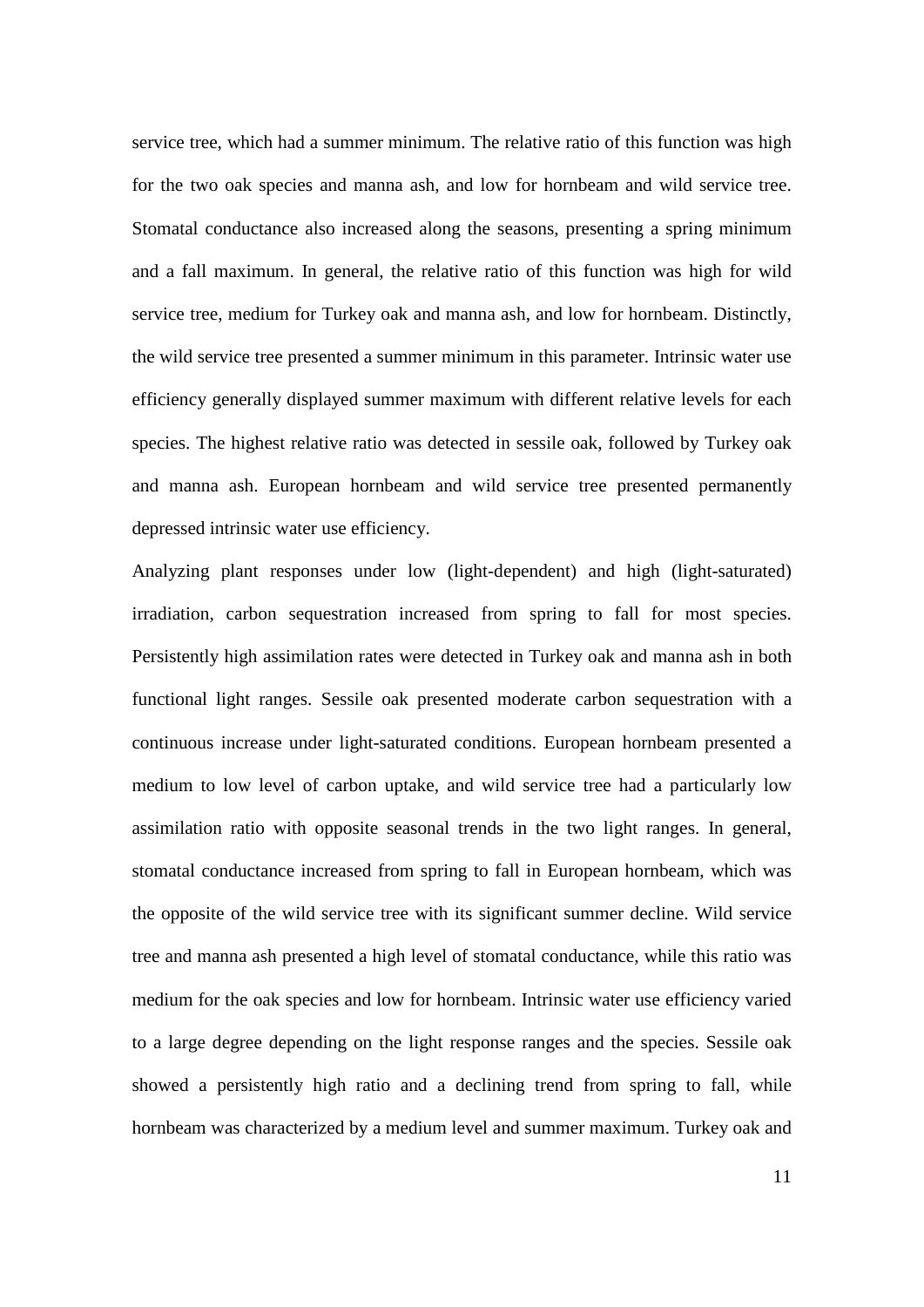manna ash presented a summer maximum with a wide ratio range at low irradiation. The wild service tree showed opposite trends in parameter dynamics even in the two functional light ranges.

## **4. Discussion**

Presently, one of the most intensively studied topics in forest science, improved silviculture requires species-specific and resilience-based knowledge on trees (Elek et al., 2018; Löf et al., 2018; Tinya et al., 2020). In oak-dominated mixed forests, structural changes with variable growth intensity have been detected among or within the vertical layers (Taylor and Lorimer, 2003; Löf et al., 2018; Tinya et al., 2020). Considering plant response strategies, ecological plasticity and resistance to disturbance may regulate the process and success of regeneration (Göttmark and Kiffer, 2014; Saniga et al., 2014). In our study, we developed plant functional fingerprints as an analytical tool to characterize tree regeneration dynamics based on their carbon-to-water economy under canopy gap conditions. Below we discuss species-specific functional drivers and limitations and estimate canopy changes for subsequent forest succession.

Oak species are reported to exhibit different or even contrasting water and carbon use patterns related to their biological features and physiological plasticity (Tognetti et al., 2007; Deligöz and Bayar, 2018), which affects their spatiotemporal growth during regeneration (Taylor and Lorimer, 2003; Tinya et al., 2020). Nevertheless, functional coordination of water vapor output and carbon input can further enhance growth success of *Quercus* species (Tognetti et al., 2018) beyond the theoretical considerations of stomatal behavior. Among our study species, sessile oak has the highest ecological and economical value (Bobiec et al., 2018). As a light-demanding species, sessile oak grows dynamically and abundantly under spatially and temporally heterogeneous light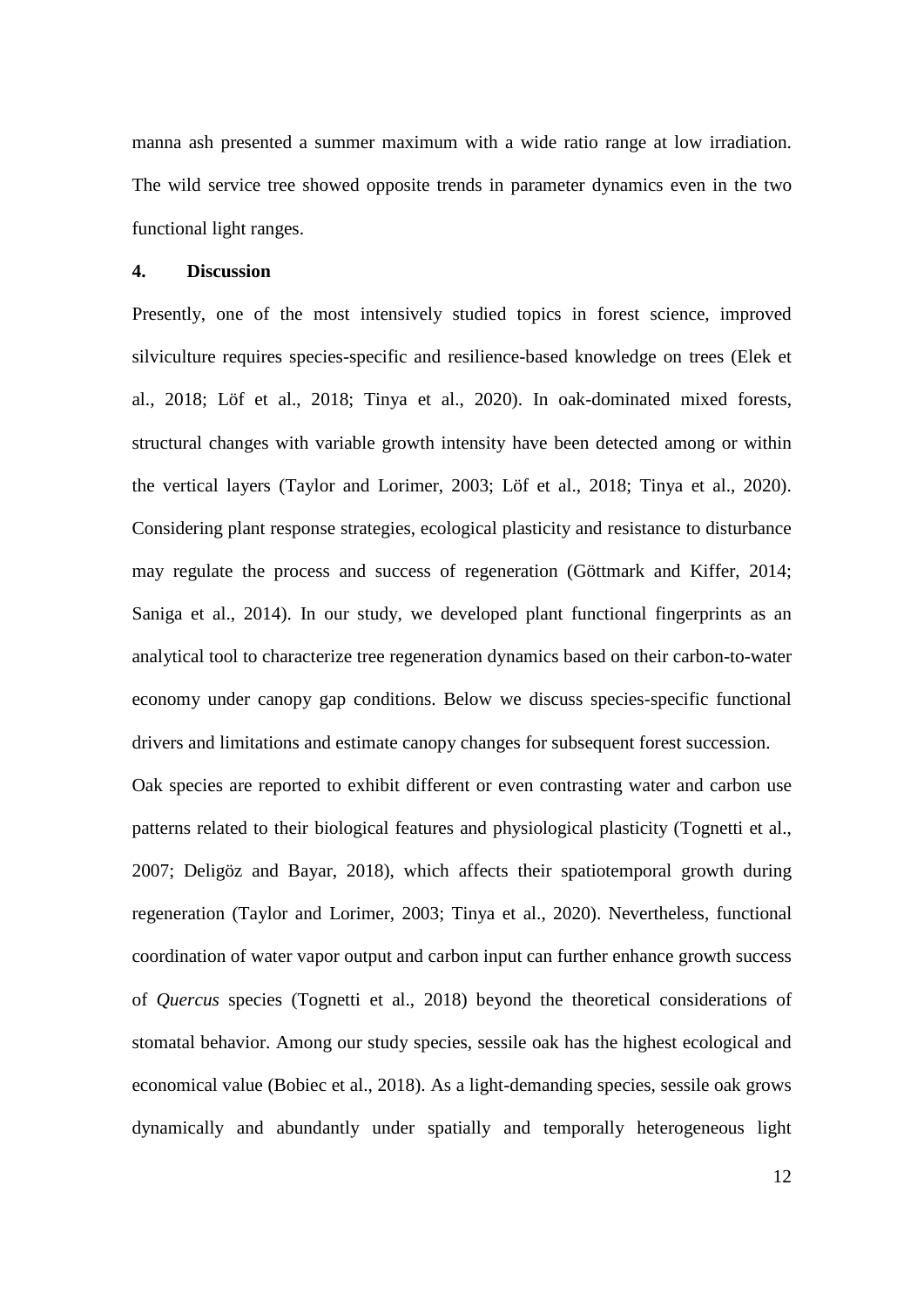conditions (Taylor and Lorimer, 2003; Březina and Dobrovolný, 2011; Saniga et al., 2014); however, low-to-medium irradiation were found to be optimal for regeneration density (Březina and Dobrovolný, 2011). In our study, medium carbon uptake and low stomatal conductance led to the most efficient intrinsic water use. Based on these findings, balanced and mixed illumination can be considered the most favorable for sessile oak. These results reinforce the importance of the position-induced light environment in canopy gaps for sufficient regeneration of this species (Březina and Dobrovolný, 2011). Sessile oak also showed water-driven renewal performance, aiming to maintain its water economy at the cost of carbon sequestration. Due to the high stomatal down-regulation of sessile oak, the relative biomass and abundance of this species may decline more than in other stand-forming trees in native forest stands (Taylor and Lorimer, 2003; Di Filippo et al., 2010; Göttmark and Kiffer, 2014; Saniga et al., 2014). For Turkey oak, stomatal conductance has been reported to be high under drought stress, resulting in a less effective water economy (Tognetti et al., 2007; Deligöz and Bayar, 2018). In our experiment, this species showed moderate stomatal conductance, increased carbon assimilation, and medium level water-use efficiency. These response functions may result in more extensive growth and abundance in canopy gaps, similar to those found in the Mediterranean populations (Tognetti et al., 2007). As Turkey oak can utilize less than 60% of incident light energy for photochemical electron transport (Valentini et al., 1995), increased irradiation seems to be essential for its successful regeneration. This species can be considered both water and carbon driven, with high functional plasticity. This allows the species to be temporarily successful in forest stands with sparse canopies and under variable humidity conditions (Danielewitz et al., 2016), and even despite the high ratio of non-photochemical energy dissipation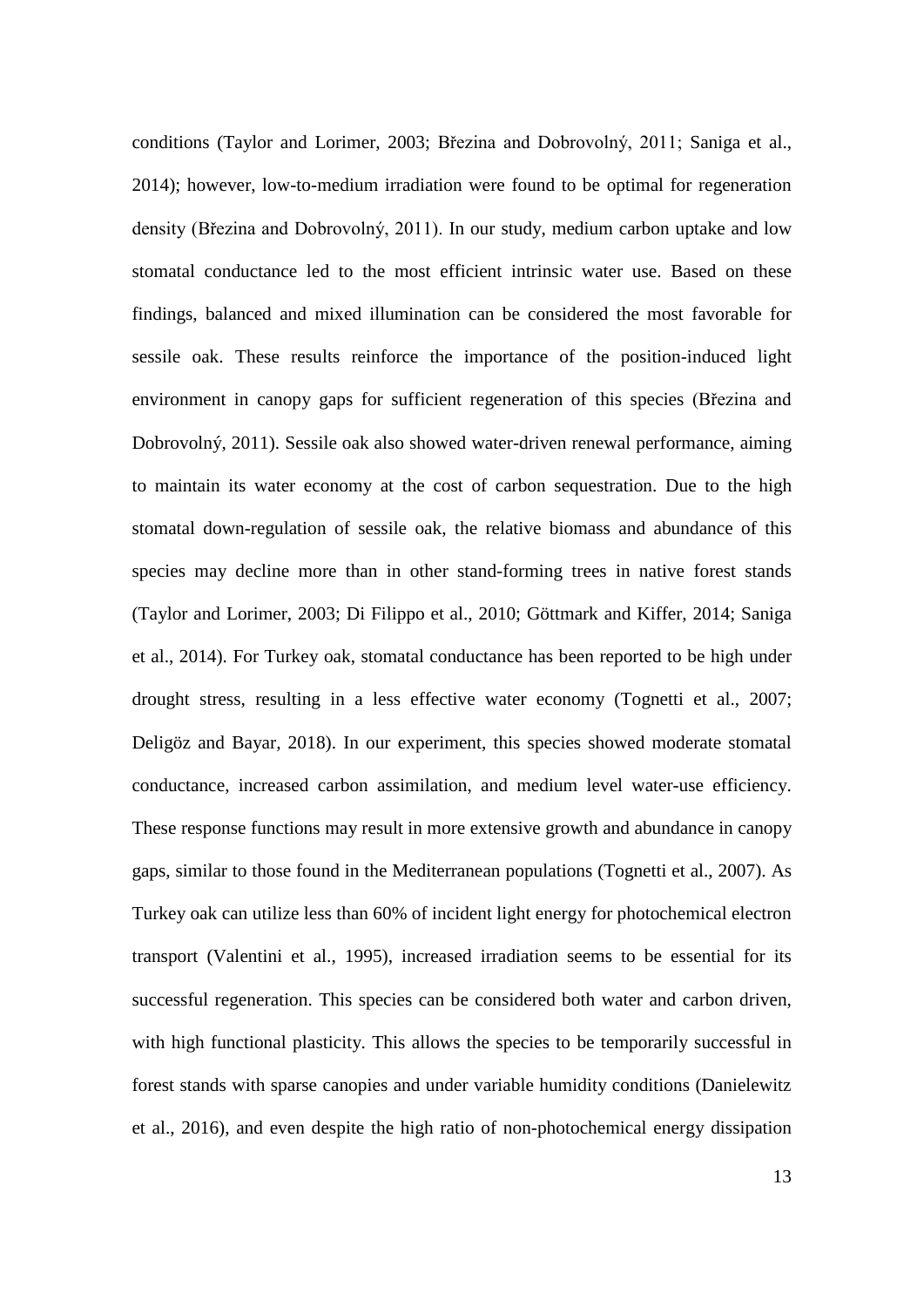(Valentini et al., 1995). Manna ash, mentioned as smaller trees and shrubs in the lower vertical layers, presents intensive growth during colonization around the open and disturbed areas (Caudullo and de Rigo, 2016). This tree had the most favorable carbon input among the study species, definitely confirming the early phase regeneration success (Tinya et al., 2020). Unexpectedly, medium-high conductivity results in seasonally balanced and moderate water use in the canopy gaps; this may be a functional consequence of high water storage capacity of root branches (Caudullo and de Rigo, 2016). Manna ash saplings were successful in carbon input both in ecologically limited (summer) and accumulation-related (fall) periods. Due to the hydraulic properties of the species and its carbon economy associated with the xylem safety (Petit et al., 2016; Kiorapostolou and Petit, 2018), responsive gas exchange functions lead to a high regenerative ability. Manna ash was found to be a carbon-driven species, especially during the second half of the growing period, providing the opportunity for rapid biomass increase within the renewing canopy. European hornbeam had the lowest gas exchange rates with progressive dynamics in carbon assimilation and stomatal conductance resulting in a seasonally balanced water economy. Since the regeneration of hornbeam saplings is stimulated by low-level and diffused irradiation, and their biomass production can be increased under short-duration and high light intensity (Purina et al., 2015), temporally variable photon flux density could be optimal for renewal. Beyond the direct effects of local climate, ecological trade-offs can further constrain in-situ regeneration of this species (Salamon-Albert et al., 2018). European hornbeam was found to be a mainly water-driven species with medium-to-low responsive functions. Limited carbon input negatively affects the short-term biomass increase of the saplings in canopy gaps (Purina et al., 2015; Salamon-Albert et al.,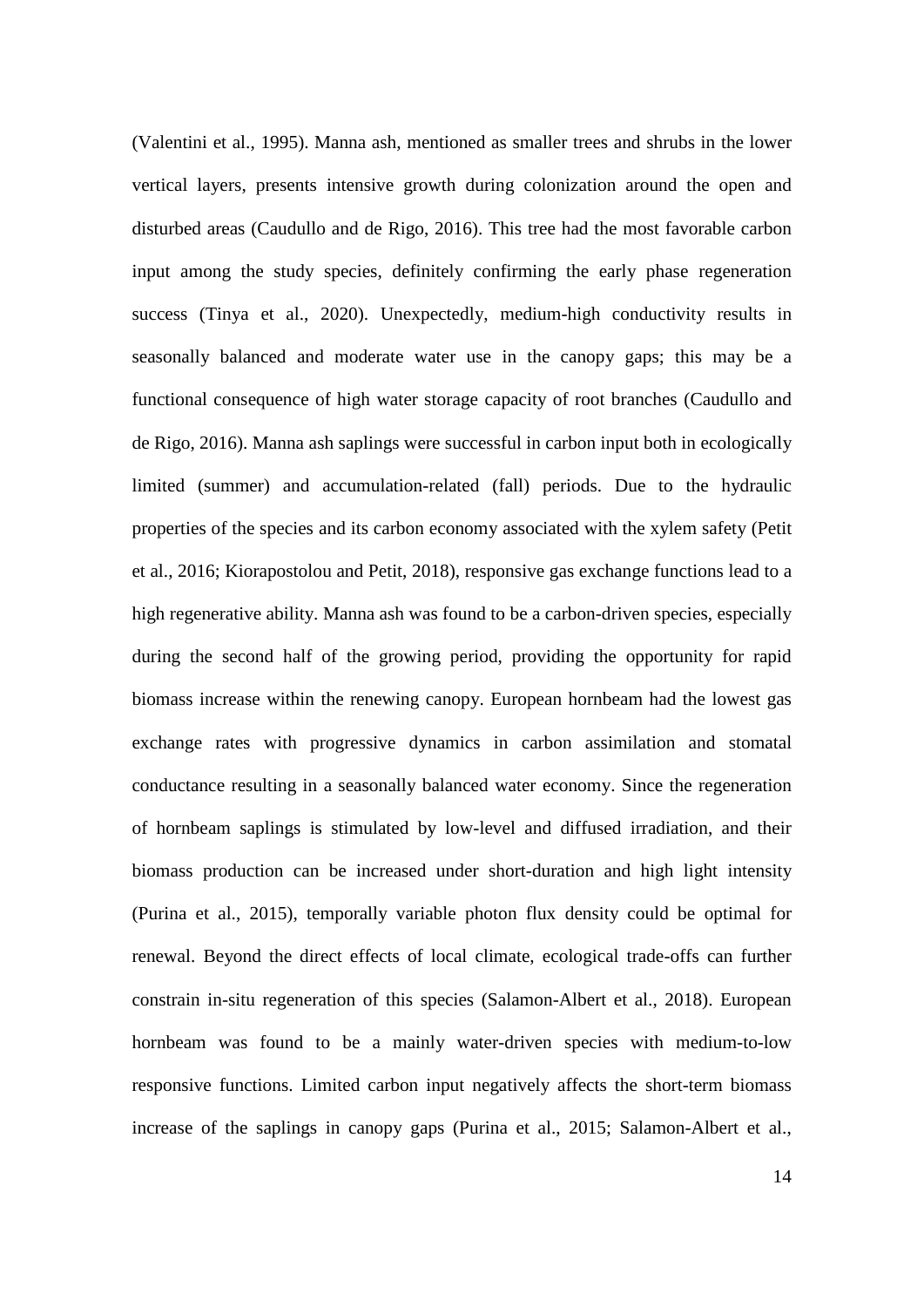2018). While the shade tolerance of wild service tree has been reported to be variable (Maděra et al., 2013; Welk et al., 2016), individuals easily colonize well-illuminated areas (Thomas, 2017). For this species, we found low-moderate assimilation and extremely high stomatal conductance, with the lowest intrinsic water use efficiency. This response phenomenon may be explained by drought tolerance (Welk et al., 2016; Thomas, 2017) coupled with the high carbon and water storage capacity of root suckers (Schüte, 2001), which is especially promoted by the local groundwater excess in canopy gaps (Muscolo et al., 2014). Since xylem embolism can occur in *S. torminalis* (Martínez-Vilalta et al., 2002), individuals can optimize water use by increasing water input and transpiration. In our experiment, wild service tree exhibited a carbon-driven regeneration strategy with persistently low carbon uptake and water utilization. These functional traits generate low population density (scattered individuals) in forest stands (Hemery et al., 2009) and maintain the species as a constant vegetation component at both the landscape and community levels (Hemery et al., 2010; Maděra et al., 2012, 2013; Duda and Całka, 2013; Bednorz and Nowinska, 2018).

### **Conclusions**

A functional response approach for tree regeneration can provide a novel interpretation of stem-wise dynamics in young mixed stands. Species-specific results are very important in tree-oriented silviculture, especially in the case of multispecies and highly diverse Turkey oak forests. We found different functional regeneration dynamics in water-driven (sessile oak), mixed (Turkey oak), and carbon-driven (manna ash) standforming trees as well as some additional species under persistent functional constraints (hornbeam and wild service tree). Saplings must encounter adequate abiotic conditions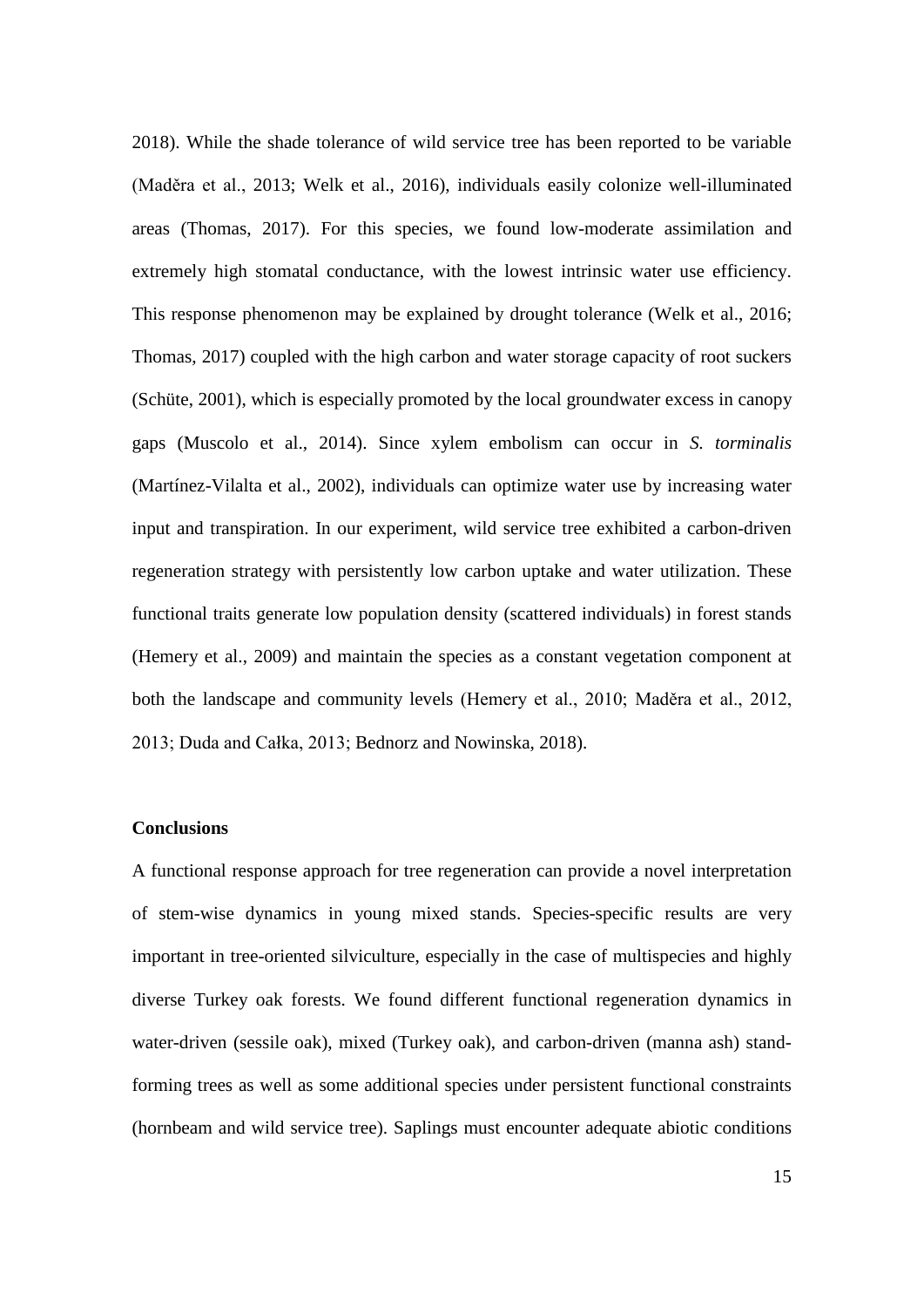within the microenvironments of a canopy gap. In addition, a small-sized opening can provide natural renewal options for a limited number of individuals. Exhibited plant functions and site characteristics can explain the slow and protracted regeneration process in semi-dry oak forests. Consequently, forest managers and practitioners should aim to find sites with optimal abiotic conditions for the trees during afforestation. Detailed knowledge about the species-specific carbon exchange and water economy can make early-phase regeneration more predictable.

### **Acknowledgements**

This study was conducted thanks to the EFOP-3.6.1-16-2016-00018 grant "Improving the role of research+development+innovation in higher education through institutional developments assisting intelligent specialization in Sopron and Szombathely". Special thanks to regional foresters, especially Sándor Siffer, for granting us access to the experimental areas. We are also grateful to Péter Lőrincz for his help in field data collection.

### **References**

Bednorz L, Nowinska R (2018). Analysis of growth of recruits of natural regeneration of *Sorbus torminalis* (L.) Crantz - a rare European forest tree species. iForest – Biogeosciences and Forestry 11 (1): 72-78. [doi: 10.3832/ifor2347-010](https://doi.org/10.3832/ifor2347-010) Bobiec A, Reif A, Öllerer K (2018). Seeing the oakscape beyond the forest: a landscape approach to the oak regeneration in Europe. Landscape Ecology 33: 513-528. [doi:](https://doi.org/10.1007/s10980-018-0619-y)  [10.1007/s10980-018-0619-y](https://doi.org/10.1007/s10980-018-0619-y)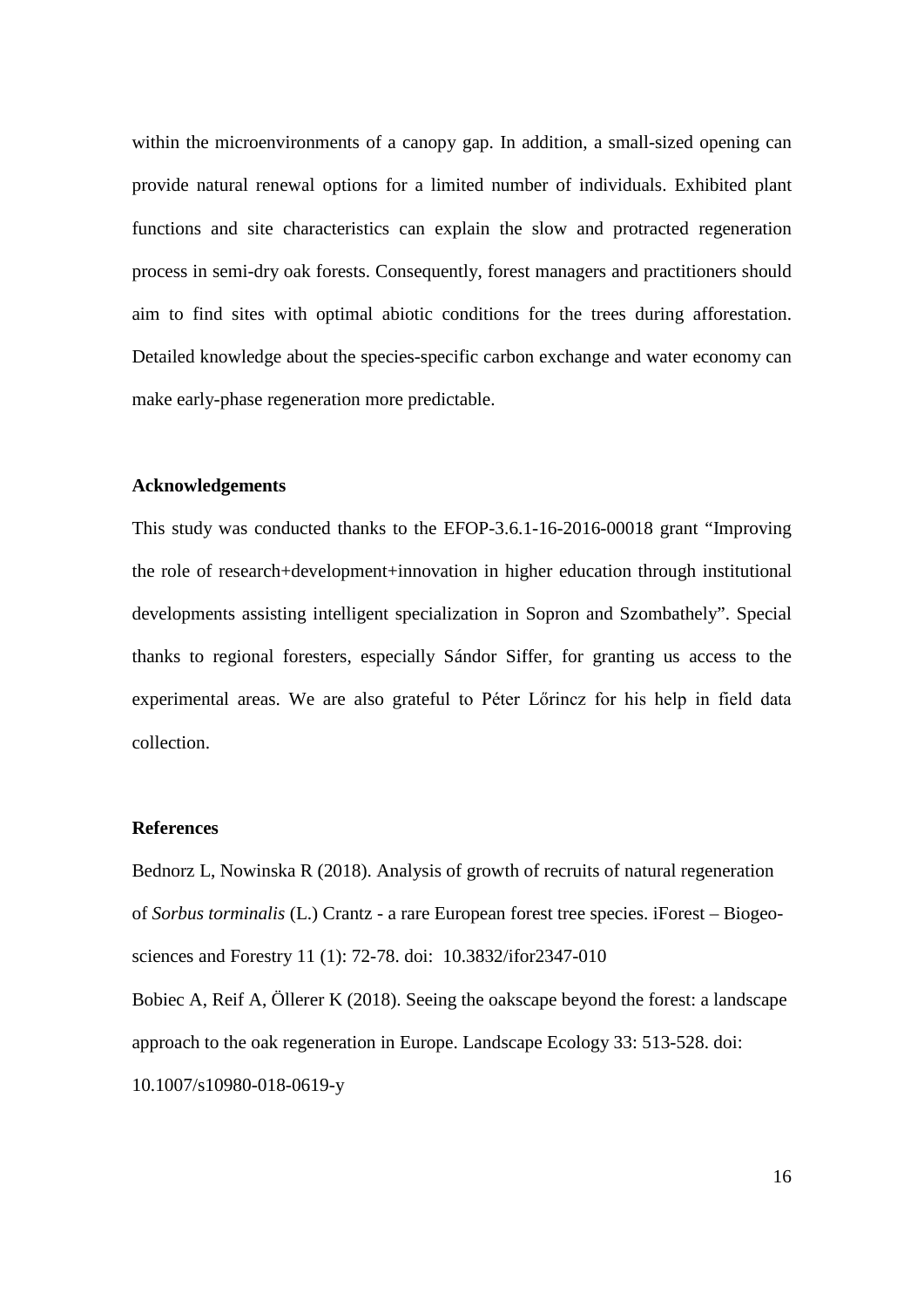Boratyński A (1996). *Carpinus betulus*. In: Roloff A, Weisgerber H, Lang UM, Stimm B, Schütt P (editors). Enzyklopädie der Holzgewächse: Handbuch und Atlas der Dendrologie III/2. Weinheim, Germany: Wiley-Vch Verlag, pp. 1-12. Březina I, Dobrovolný L (2011). Natural regeneration of sessile oak under different light conditions. Journal of Forest Science 57 (8): 359-368. doi: [10.17221/12/2011-JFS](https://www.researchgate.net/deref/http%3A%2F%2Fdx.doi.org%2F10.17221%2F12%2F2011-JFS?_sg%5B0%5D=_sBUPPqxW9Fr79DTmXqucw3D5Ifx0UsXukMGWStTMKaV1gTYM8L_EzbARAmEBM4eQbawaswC83hB3L_YrdpbdGYV4A.1sGGhxk8YyvevsQIzcHjtLxc29auoOuxfKun4x_0-n0K4RsFt9dskl8CPMNNg3vXMtMb3QJkf7j79kga5R2wCQ) Bréda N, Cochard H, Dreyer E, Granier A (1993). Field comparison of transpiration, stomatal conductance and vulnerability to cavitation of *Quercus petraea* and *Quercus robur* under water stress. Annals of Forest Science 50 (6): 571-582. doi:

10.1051/forest:19930606

Caudullo G, de Rigo D (2016). *Fraxinus ornus* in Europe: distribution, habitat, usage and threats. In: San-Miguel-Ayanz J, de Rigo D, Caudullo G, Houston-Durrant T, Mauri A (editors). European Atlas of Forest Tree Species. Luxembourg, LX: Publication Office of European Union, pp. 100-101.

Danielewicz W, Kiciński P, Wiatrowska B (2016). Symptoms of the naturalisation of the Turkey oak (*Quercus cerris* L.) in Polish forests. Folia Forestalia Polonica Series A - Forestry 58 (3): 147-162. doi: [10.1515/ffp-2016-0017](https://www.researchgate.net/deref/http%3A%2F%2Fdx.doi.org%2F10.1515%2Fffp-2016-0017?_sg%5B0%5D=QstYvZv28tNwyFHgd5h5deLFVD6Q7NLDOk76ewIae_hnEN4UGG5ESeGy65oe3w7C9LmB6ytrBZgn2O5HCP0__k5BsQ.x5mUQSkYITRnf-xGsyTY0MOjKB35MiTH2-uG3o6p-4bYPpC_cSoDMHe0si0qUFAkrPbfL0yha2ZAIstVuJev1Q)

Deligöz A, Bayar E (2018). Drought stress responses of seedlings of two oak species (*Quercus cerris* and *Quercus robur*). Turkish Journal of Agriculture and Forestry 42 (2): 114-123. doi: 10.3906/tar-1709-29

Di Filippo A, Alessandrini A, Biondi F, Blasi S, Portoghesi L et al. (2010). Climate change and oak growth decline: Dendroecology and stand productivity of a Turkey oak (*Quercus cerris* L.) old stored coppice in Central Italy. Annals of Forest Science 67 (706): 1-14. doi: 10.1051/forest/2010031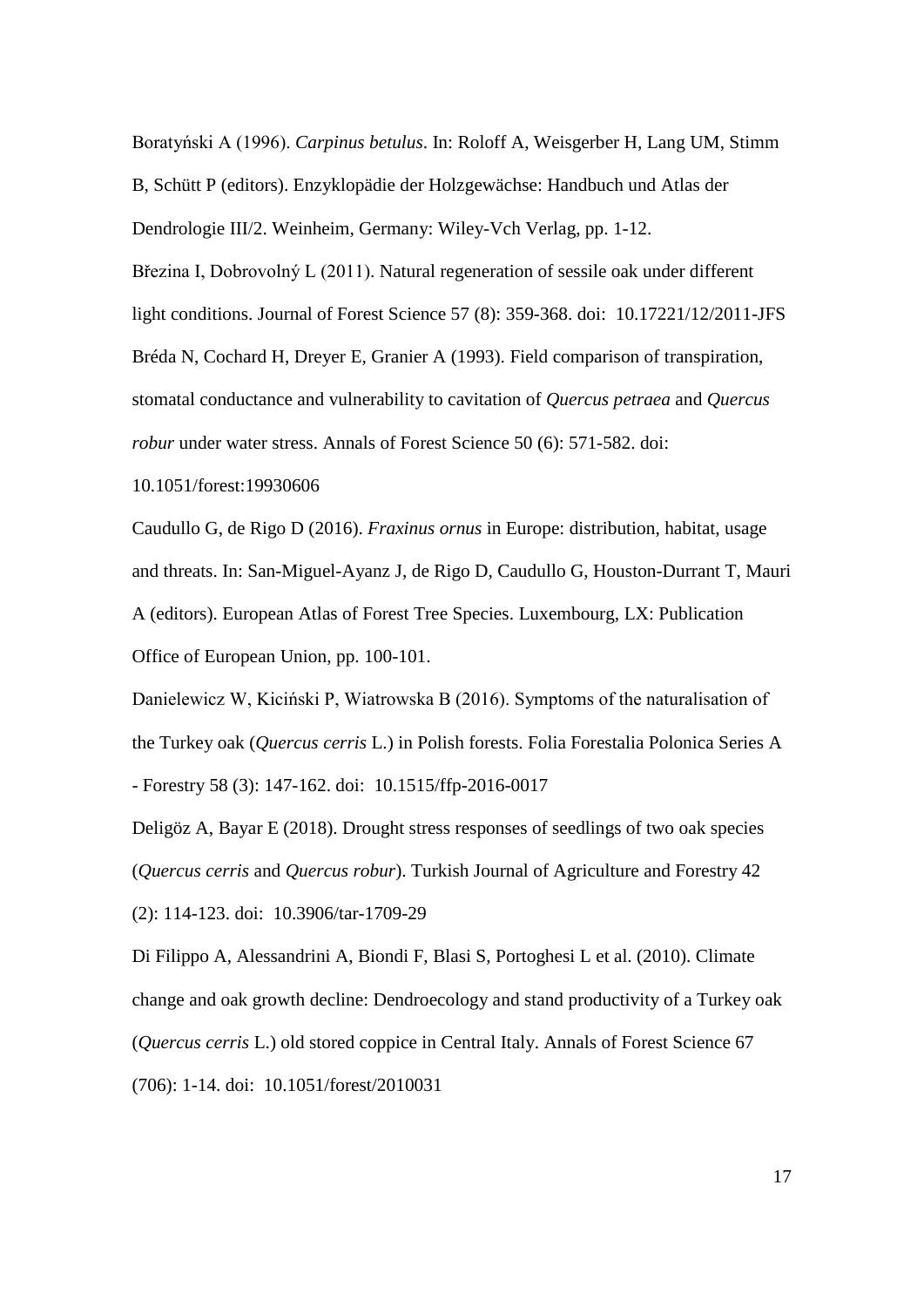Duda M, Całka A (2013). Inventory of wild service tree, *Sorbus torminalis* (L.) Crantz, in the Taczanów Forest Inspectorate. Acta Scientiarum Polonorum Silvarum Colendarum Ratio et Industria Lignaria 12 (2): 5-12.

Ďurkovič J, Čaňová I, Kardošová M, Kurjak D (2013). Seasonal patterns of leaf photosynthetic and secondary xylem vascular traits in current-year stems of three *Sorbus* species with contrasting growth habits. Plant Biology 16 (5): 908-916. doi:

10.1111/plb.12150

Elek Z, Kovács B, Aszalós R, Boros G, Samu F et al. (2018). Taxon-specific responses to different forestry treatments in a temperate forest. Scientific Reports 8 (16990): 1-10. [doi.org/10.1038/s41598-018-35159-z](https://doi.org/10.1038/s41598-018-35159-z)

Epron D, Dreyer E (1993). Long-term effects of drought on photosynthesis of adult oak trees (*Quercus petraea* (Matt.) Liebl. and *Quercus robur* L.) in a natural stand. New Phytologist 125 (2): 381-389. doi: 10.1111/j.1469-8137.1993.tb03890.x

Field CB, Ball JT, Berry JA (1991). Photosynthesis: principles and field techniques. In: Ehleringer J, Mooney HA, Rundel PW, Pearcy RW (editors). Plant Physiological Ecology - Field Methods and Instrumentation. London, United Kingdom: Chapman and Hall, pp. 209-253.

Gortan E, Nardini A, Gascó A, Salleo S (2009). The hydraulic conductance of *Fraxinus ornus* leaves is constrained by soil water availability and coordinated with gas exchange rates. Tree Physiology 29 (4): 529-539. doi: 10.1093/treephys/tpn053

Götmark F, Kiffer C (2014). Regeneration of oaks (*Quercus robur*/*Q. petraea*) and three other tree species during long-term succession after catastrophic disturbance (windthrow). Plant Ecology 215 (9): 1067-1080. doi: [10.1007/s11258-014-0365-4](https://doi.org/10.1007/s11258-014-0365-4)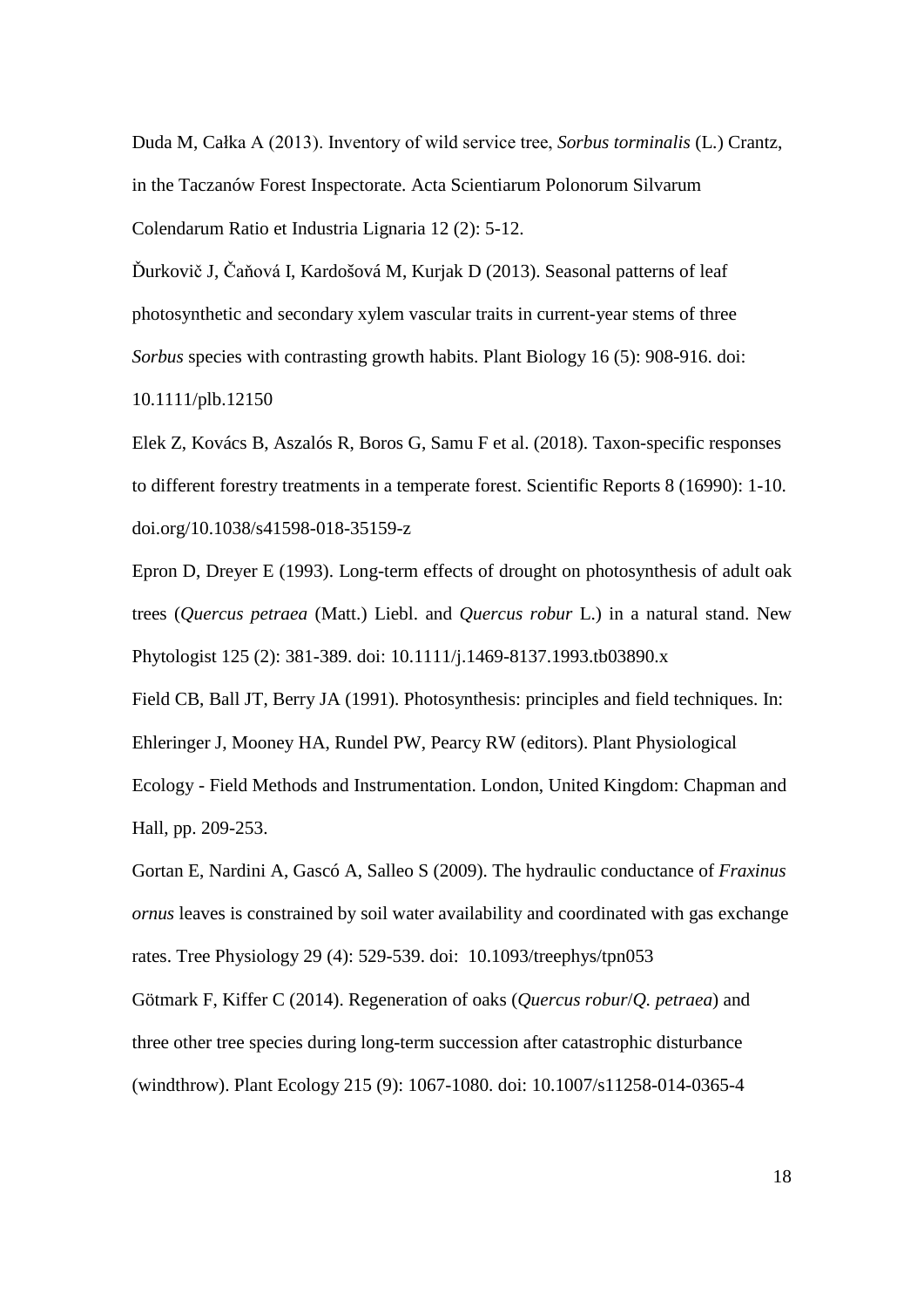Hemery GE, Clark JR, Aldinger E, Claessens H, Malvolti ME et al. (2010). Growing scattered broadleaved tree species in Europe in a changing climate: a review of risks and opportunities. Forestry 83 (1): 65-81. doi: 10.1093/forestry/cpp034

Kalapos T, Csontos P (2003). Variation in leaf structure and function of the Mediterranean tree *Fraxinus ornus* L. growing in ecologically contrasting habitats at the margin of its range. Plant Biosystems 137 (1): 73-82. [doi:](https://doi.org/10.1080/11263500312331351351) 

[10.1080/11263500312331351351](https://doi.org/10.1080/11263500312331351351)

Kevey B (2008). Magyarország erdőtársulásai. In: Bartha D (editor). Tilia XIV. Sopron, Hungary: LővérPrint, pp. 342-351 (in Hungarian with English summary).

Kiorapostolou N, Petit G (2018). Similarities and differences in the balances between leaf, xylem and phloem structures in *Fraxinus ornus* along an environmental gradient. Tree Physiology 39 (2): 234-242. doi: 10.1093/treephys/tpy095

Kollár T (2017). Light Conditions, Soil Moisture, and Vegetation Cover in Artificial Forest Gaps in Western Hungary. Acta Silvatica et Lignaria Hungarica 13 (1): 25-40. doi: [10.1515/aslh-2017-0002](https://www.researchgate.net/deref/http%3A%2F%2Fdx.doi.org%2F10.1515%2Faslh-2017-0002?_sg%5B0%5D=OUHm5KS3lbJoTXy7aA50hwLiEh-NBNzvr5NsRZm443yMC2v5ZbPgVjPDpG6qSvUUYaPQHO-3LvrmQ6Nh_VyQY0gW6w.vf7j25I1G1bUGu7lHFVEg6x8q7MU_ju9rYI2SRVURaumNgGHJCerGi0zvXyIG3IGT9uobIG7gDtFzhjCBL-Kcg)

Löf M, Ammer C, Coll L, Drössler L, Huth F et al. (2018). Regeneration Patterns in Mixed-Species Stands. In: Bravo-Oviedo A, Pretzsch H, del Rio M (editors). Dynamics, Silviculture and Management of Mixed Forests. Cham, Switzerland: Springer Verlag, pp. 103-130.

Maděra P, Kohoutek M, Šenfeldr M, Řepka R (2012). The population structure and regenerationof Sorbus torminalis in Hádecká planinka National Nature Reserve (Czech Republic). Dendrobiology 68: 63-68.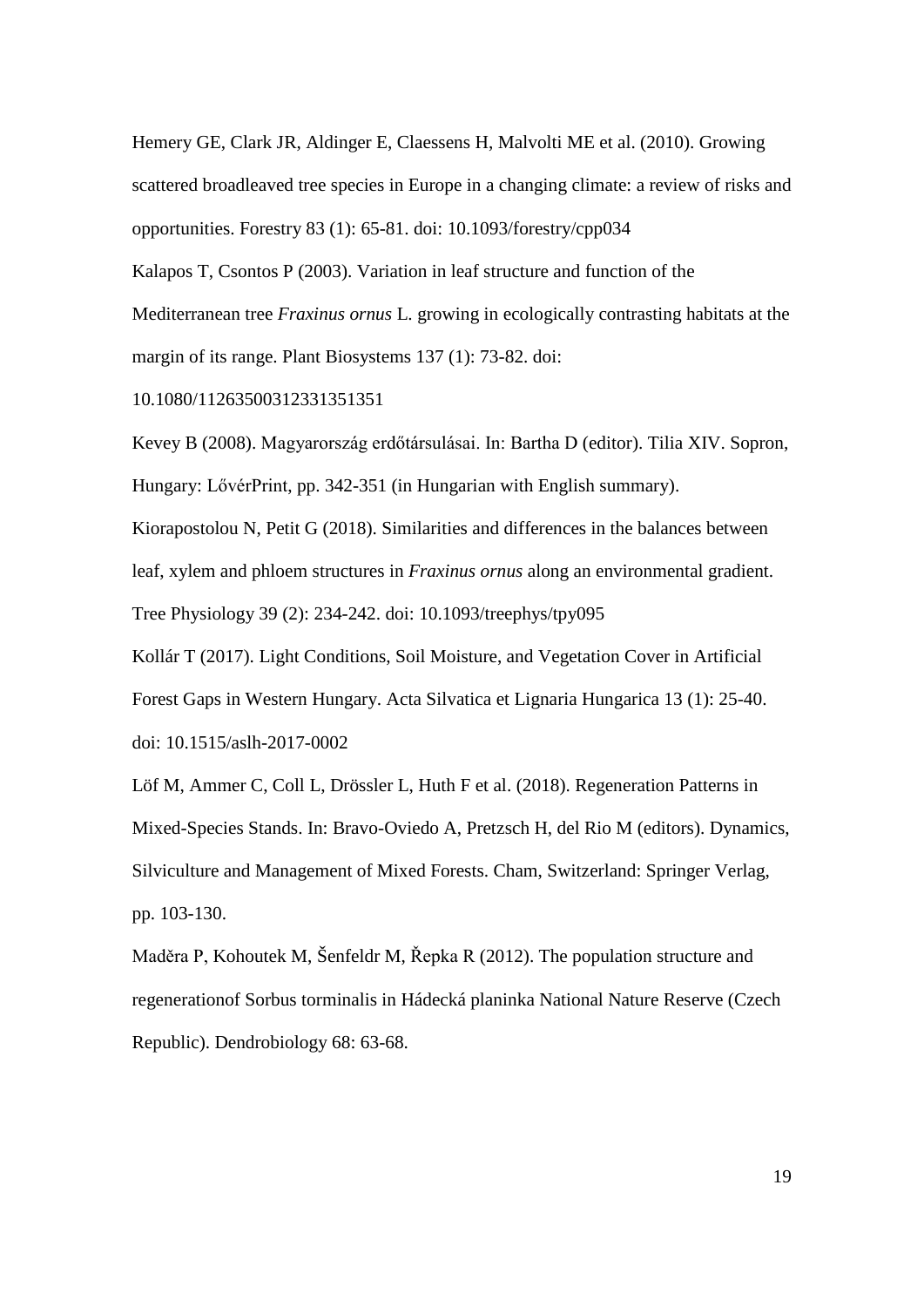Maděra P, Tichá S, Řepka R (2013). Distribution and ecological requirements of Sorbus torminalis (L.) Crantz in the Czech Republic. Dendrobiology 69: 59-68. doi: [10.12657/denbio.069.007](https://doi.org/10.12657/denbio.069.007)

Martínez-Vilalta J, Prat E, Oliveras I, Piñol J (2002). Xylem hydraulic properties of roots and stems of nine Mediterranean woody species. Oecologia 133 (1): 19-29. [doi:](https://doi.org/10.1007/s00442-002-1009-2)  [10.1007/s00442-002-1009-2](https://doi.org/10.1007/s00442-002-1009-2)

Muscolo A, Bagnato S, Sidari M, Mercurio R (2014). A review of the roles of forest canopy gaps. Journal of Forestry Research 25 (4): 725-736. [doi: 10.1007/s11676-014-](https://doi.org/10.1007/s11676-014-0521-7) [0521-7](https://doi.org/10.1007/s11676-014-0521-7)

Nicolescu VN, Hochbichler E, Coello Gomez J, Ravagni S, Giulietti V (2009). Ecology and silviculture of wild service tree (*Sorbus torminalis* (L.) Crantz): A literature review. Die Bodenkultur 60 (3): 35-44.

Pach M, Sansone D, Ponette Q, Barreiro S, Mason B et al. (2018). Silviculture of Mixed Forests: A European Overview of Current Practices and Challenges. In: Bravo-Oviedo A, Pretzsch H, del Rio M (editors). Dynamics, Silviculture and Management of Mixed Forests. Cham, Switzerland: Springer Verlag, pp. 185-253.

Petit G, Savi T, Consolini M, Anfodillo T, Nardini A (2016). Interplay of growth rate and xylem plasticity for optimal coordination of carbon and hydraulic economies in *Fraxinus ornus* trees. Tree Physiology 36 (11): 1310-1319. doi:

[10.1093/treephys/tpw069](https://doi.org/10.1093/treephys/tpw069)

Purina L, Matisons R, Katrevics J, Jansons A (2015). Regeneration and sapling growth of European hornbeam at its northern limit in Latvia. In: Treija S, Skujeniece S (editors). Proceedings of the  $21<sup>st</sup>$  International Scientific Conference on Research for Rural Development; Jelgava, Latvia. pp. 29-36.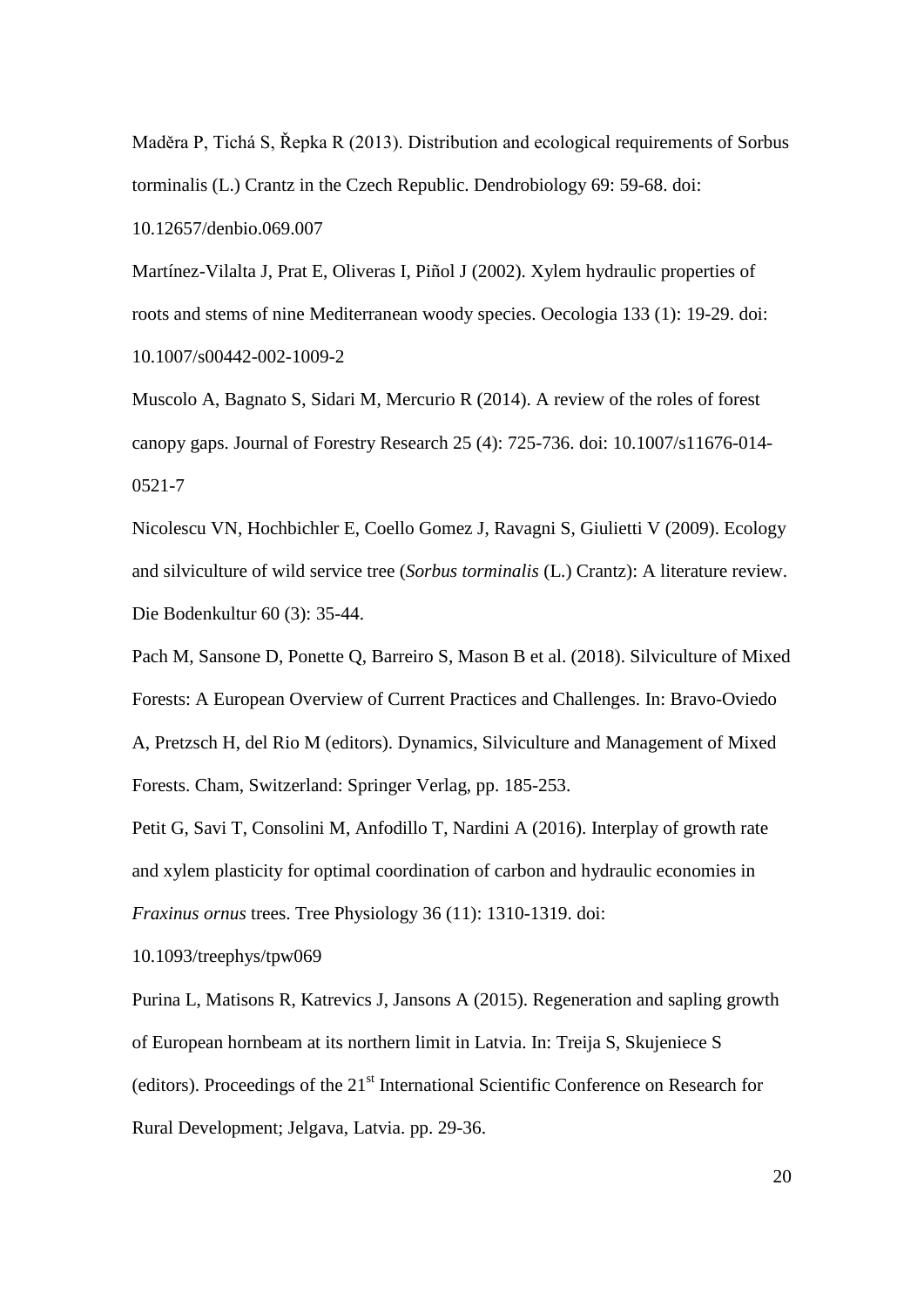Pyttel P, Kunz J, Bauhus J (2013). Growth, regeneration and shade tolerance of the Wild Service Tree (*Sorbus torminalis* (L.) Crantz) in aged oak coppice forests. Trees 27 (6): 1609-1619. doi: 10.1007/s00468-013-0908-7

Rasmussen KK (2007). Dendroecological analysis of a rare sub-canopy tree: Effects of climate, latitude, habitat conditions and forest history. Dendrochronologia 25 (1): 3-17. doi: [10.1016/j.dendro.2007.01.002](https://doi.org/10.1016/j.dendro.2007.01.002)

Salamon-Albert É, Csiszár Á, Bartha D (2018). Site conditions and functional traits affect regeneration dynamics of European hornbeam (*Carpinus betulus* L.) in forest canopy gaps. Turkish Journal of Botany 42 (6): 701-709. doi: 10.3906/bot-1806-44 Saniga M, Balanda M, Kucbel S, Pittner J (2014). Four decades of forest succession in the oak-dominated forest reserves in Slovakia. iForest – Biogeosciences and Forestry 7 (5): 324-332. doi: [10.3832/ifor0996-007](https://www.researchgate.net/deref/http%3A%2F%2Fdx.doi.org%2F10.3832%2Fifor0996-007?_sg%5B0%5D=opl-NfWTLHwedckXzW5kwYSxYv2401uobK4qGFhAyz65AhT_iQqd5p8fUyE5ir7qlPVaeHSe8v9iiR2K0sKzwD-Q_g.uJ98wJqaTJoXC3uCiZ49bdjSFnVBvCVUrTCvljqcymsSCpMM4jnf3qjtI5Ejbz3rbQwzAuvLm_qLS5V3xhBDuQ)

Schüte G (2001). Jugendwachstum und Schattentoleranz vegetativer Verjüngungen der Elsbeere (*Sorbus torminalis* Crantz). Forst und Holz 56: 11-15 (in German).

Sebastiano S, Guglielmo MF, Marcello M, Veca LM, Salvatore D (2017). Resilience of Mediterranean Forests to Climate Change. In: Fuerst-Bjeliš B (editor). Mediterranean Identities - Environment, Society, Culture. London, United Kingdom: InTech Open, pp. 263-282.

Sikkema R, Caudullo G, de Rigo D (2016). *Carpinus betulus* in Europe: distribution, habitat, usage and threats. In: San-Miguel-Ayanz J, de Rigo D, Caudullo G, Houston Durrant T, Mauri A (editors). European Atlas of Forest Tree Species. Luxembourg, Luxembourg: Publication Office of the European Union, pp. 74-75.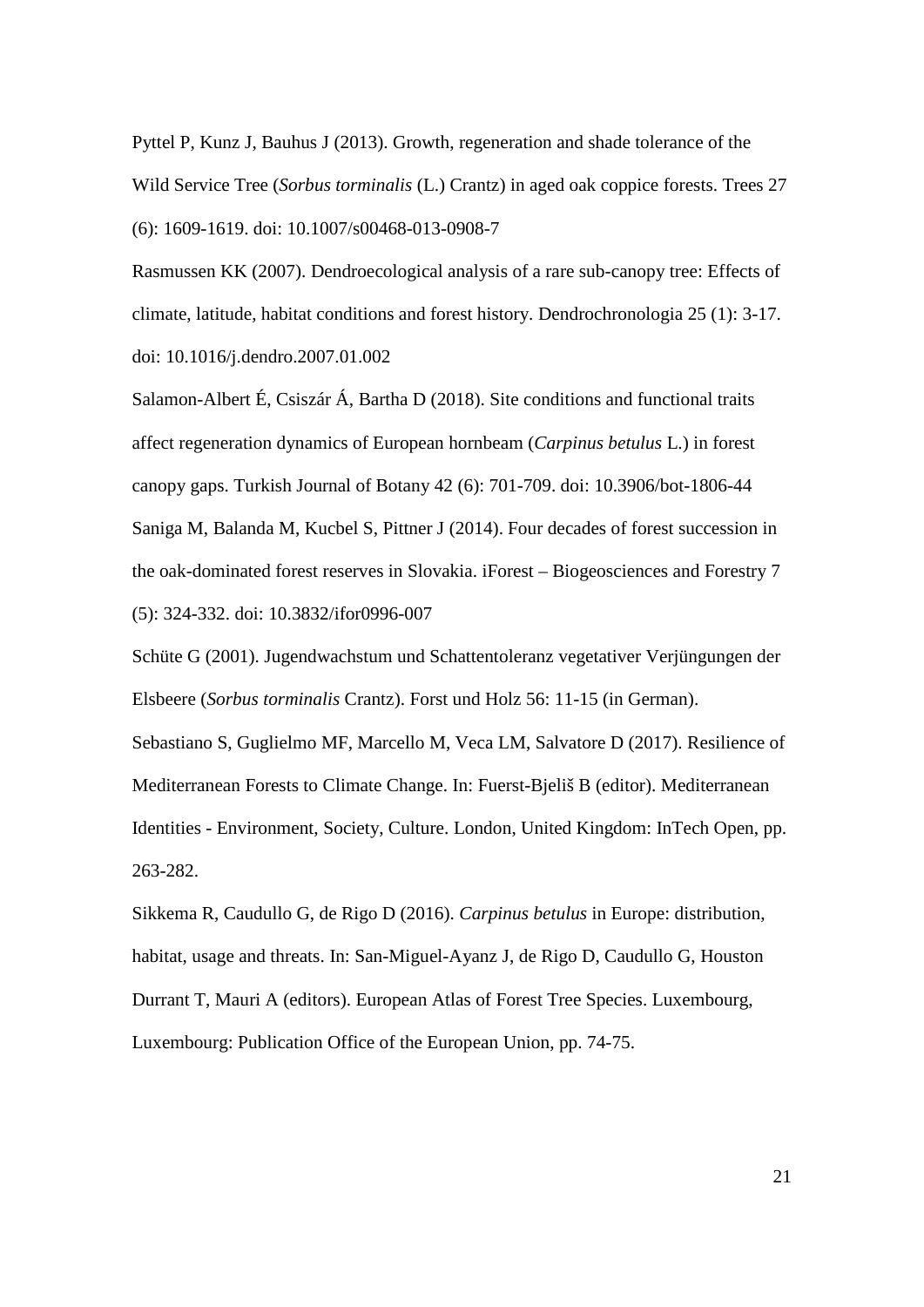Taylor SO, Lorimer CG (2003). Loss of oak dominance in dry-mesic deciduous forests predicted by gap capture methods. Plant Ecology 167 (1): 71-88. [doi:](https://doi.org/10.1023/A:1023975026261) 

[10.1023/A:1023975026261](https://doi.org/10.1023/A:1023975026261)

Thomas PA (2017). Biological Flora of the British Isles: *Sorbus torminalis*. Journal of Ecology 105 (6): 1806-1831. [doi: 10.1111/1365-2745.12857](https://doi.org/10.1111/1365-2745.12857)

Tinya F, Kovács B, Aszalós R, Tóth B, Csépányi P et al. (2020). Initial regeneration success of tree species after different forestry treatments in a sessile oak-hornbeam forest. Forest Ecology and Management 459 (117810): 1-12. [doi:](https://doi.org/10.1016/j.foreco.2019.117810) 

[10.1016/j.foreco.2019.117810](https://doi.org/10.1016/j.foreco.2019.117810)

Tognetti R, Cherubini P, Marchi S, Raschi A (2007). Leaf traits and tree rings suggest different water-use and carbon assimilation strategies by two co-occurring *Quercus* species in a Mediterranean mixed-forest stand in Tuscany, Italy. Tree Physiology 27 (12): 1741-1751. doi: [10.1093/treephys/27.12.1741](https://doi.org/10.1093/treephys/27.12.1741)

Valentini R, Epron D, De Angelis P, Matteucci G, Dreyer E (1995). In situ estimation of net  $CO<sub>2</sub>$  assimilation, photosynthetic electron flow and photorespiration in Turkey oak (*Q. cerris* L.) leaves: diurnal cycles under different levels of water supply. Plant, Cell & Environment 18 (6): 631-640. doi: [10.1111/j.1365-3040.1995.tb00564.x](https://doi.org/10.1111/j.1365-3040.1995.tb00564.x)

Welk E, de Rigo D, Caudullo G (2016). *Sorbus torminalis* in Europe: distribution, habitat, usage and threats. In: San-Miguel-Ayanz J, de Rigo D, Caudullo G, Houston-Durrant T, Mauri A (editors). European Atlas of Forest Tree Species. Luxembourg, Luxembourg: Publication Office of European Union, pp. 180-181.

Zhu J, Lu D, Zhang W (2014). Effects of gaps on regeneration of woody plants: a metaanalysis. Journal of Forestry Research 25 (3): 501-510. doi: [10.1007/s11676-014-0489-](https://doi.org/10.1007/s11676-014-0489-3)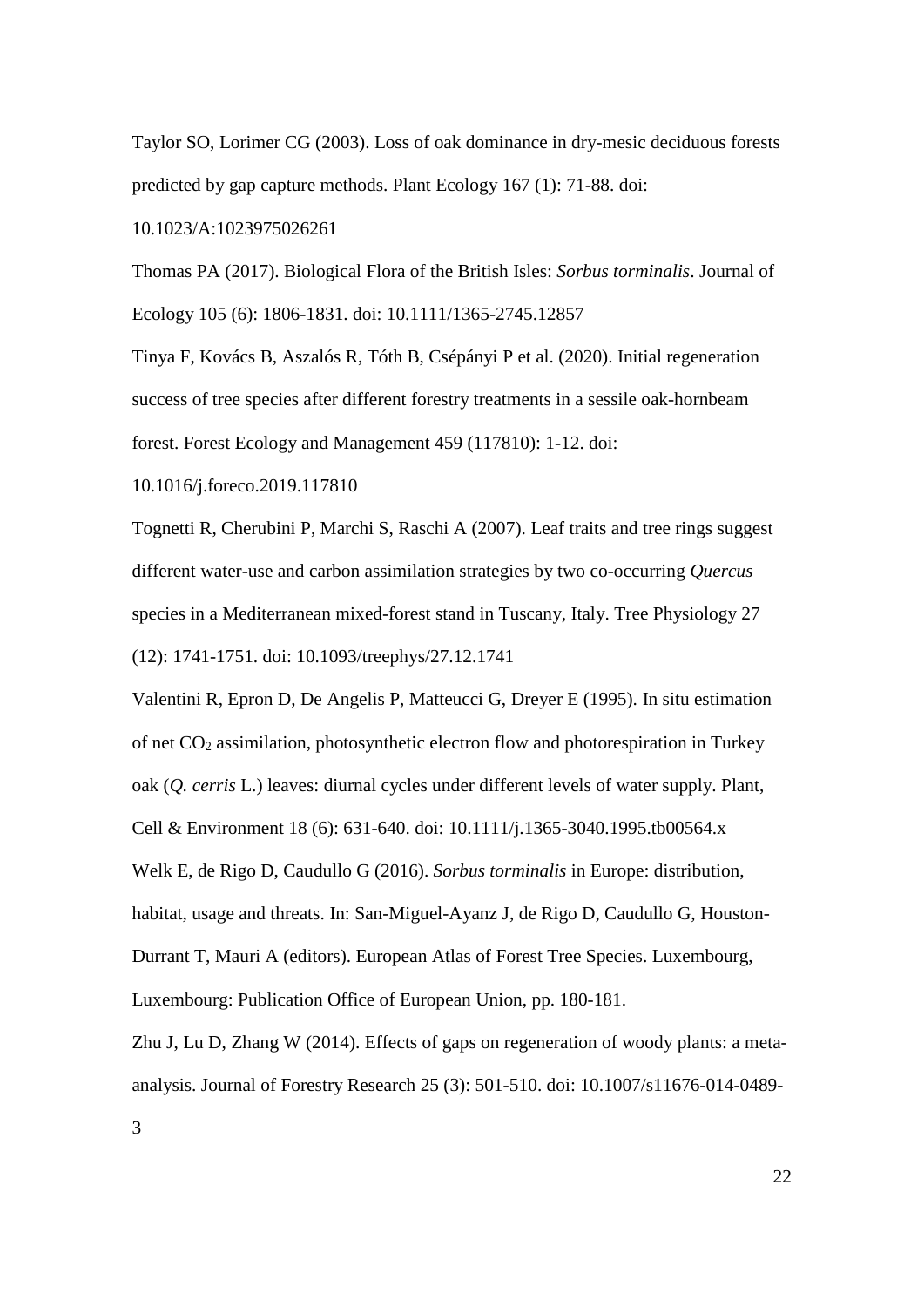**Table 1.** Climate conditions with <sup>1</sup> regional climatic data and <sup>2</sup> microclimatic ranges during the measurement period of 2013-2014 (section 1); number of sampling plots (N) and measurement data record (n) for study species (section 2) in the canopy gaps

| Climate variable/species                                                       |               | Spring (May-Jun) Summer (Jul-Aug) Fall (Sept-Oct) |               |
|--------------------------------------------------------------------------------|---------------|---------------------------------------------------|---------------|
| <sup>1</sup> Temperature (mean; $^{\circ}$ C)                                  | 11.6          | 22.4                                              | 11.8          |
| <sup>1</sup> Precipitation (sum; mm)                                           | 180           | 213                                               | 74            |
| <sup>1</sup> Relative air humidity (mean; $\%$ )                               | 72            | 62                                                | 76            |
| <sup>2</sup> Photon flux density ( $\mu$ mol m <sup>-2</sup> s <sup>-1</sup> ) | $0 - 2999$    | $0 - 2465$                                        | $0 - 2355$    |
| <sup>2</sup> Leaf temperature ( $^{\circ}$ C)                                  | $14.6 - 31.3$ | $21.4 - 37.3$                                     | $12.6 - 32.0$ |
| ${}^{2}$ Carbon-dioxide (ppm)                                                  | $318 - 410$   | $319 - 388$                                       | $353 - 412$   |
| <sup>2</sup> Relative air humidity $(\%)$                                      | $13.5 - 48.1$ | $10.4 - 36.0$                                     | $16.3 - 45.3$ |
| Quercus petraea ( $N = 7$ )                                                    | $n = 257$     | $n = 231$                                         | $n = 333$     |
| Quercus cerris $(N = 7)$                                                       | $n = 219$     | $n = 225$                                         | $n = 321$     |
| <i>Fraxinus ornus</i> $(N = 7)$                                                | $n = 196$     | $n = 263$                                         | $n = 202$     |
| Carpinus betulus $(N = 5)$                                                     | $n = 387$     | $n = 175$                                         | $n = 281$     |
| Sorbus torminalis $(N = 3)$                                                    | $n = 197$     | $n = 207$                                         | $n = 169$     |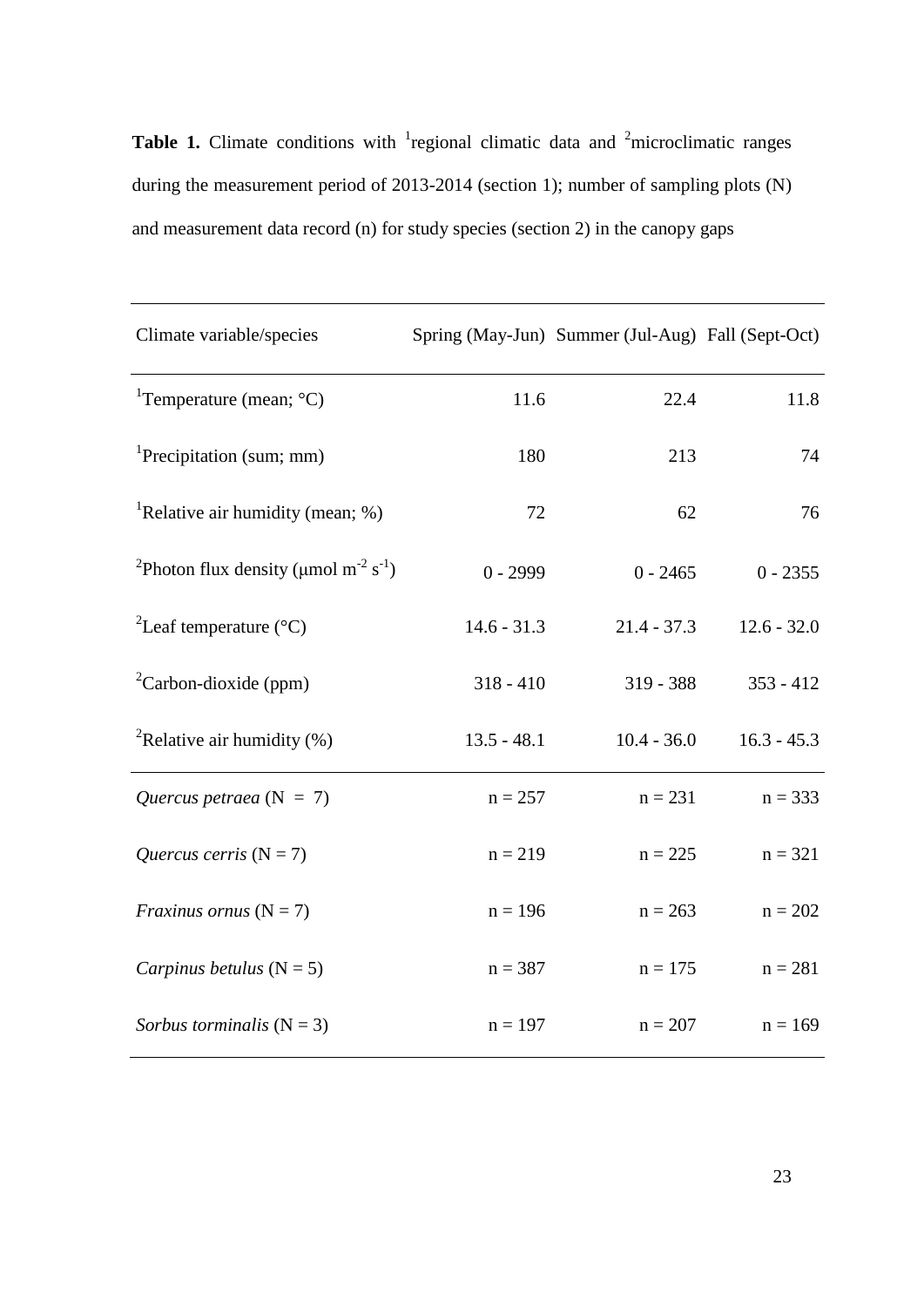**Table 2.** Variability in gas exchange (A to iWUE) under canopy gap (GAP) and standardized (STD) climate conditions and the light response ranges (total to lightsaturated) by site parameters. PPFD = photosynthetic photon flux density ( $df = 1$ ), SPEC = species (df = 4), SEAS = seasons (df = 2). H values from Kruskal-Wallis test, \*\*\*P < 0.001, \*\*P < 0.01, \*P < 0.05, ns = non-significant, -- = invalid case.

| Gas          | Site<br>exchange parameter - | Total light             |              | Light-dependent |             | Light-saturated   |                      |
|--------------|------------------------------|-------------------------|--------------|-----------------|-------------|-------------------|----------------------|
|              |                              | $\overline{\text{GAP}}$ | <b>STD</b>   | <b>GAP</b>      | <b>STD</b>  | <b>GAP</b>        | <b>STD</b>           |
| $\mathbf{A}$ | <b>PPFD</b>                  | ***1817.49              | $***2757.78$ | $- -$           | $- -$       | $\qquad \qquad -$ |                      |
|              | <b>SPEC</b>                  | $***341.67$             | $***167.50$  | ***94.80        | $***22.40$  | ***836.94         | $***663.46$          |
|              | <b>SEAS</b>                  | $***251.40$             | $***85.98$   | $**10.80$       | $***18.21$  | $***1108.45$      | $***157.37$          |
| E            | <b>PPFD</b>                  | $***687.54$             | $***459.82$  |                 |             |                   |                      |
|              | <b>SPEC</b>                  | $***613.75$             | $***538.54$  | $***302.75$     | $***307.69$ | $***648.37$       | $***351.35$          |
|              | <b>SEAS</b>                  | $***1576.82$            | $***1046.95$ | $***619.38$     | $***465.09$ | $***1556.07$      | $***761.56$          |
| pWUE         | <b>PPFD</b>                  | $***2005.24$            | ***1995.45   |                 |             |                   |                      |
|              | <b>SPEC</b>                  | ***359.92               | $***76.20$   | $***120.32$     | $*13.16$    | $***622.98$       | ***97.75             |
|              | <b>SEAS</b>                  | $***153.23$             | $***762.50$  | $*8.22$         | $***59.39$  |                   | ***483.68 ***1316.26 |
| gs           | <b>PPFD</b>                  | $***636.68$             | ***588.94    | $-\, -$         | $-\, -$     | $-$               |                      |
|              | <b>SPEC</b>                  | $***1164.90$            | ***1032.98   | $***422.33$     | $***548.35$ | ***979.73         | ***819.98            |
|              | <b>SEAS</b>                  | ***952.43               | $***180.31$  | ***345.88       | 99.25       | $***935.27$       | ***135.59            |
| iWUE         | <b>PPFD</b>                  | $***2057.92$            | $**2154.36$  |                 |             |                   |                      |
|              | <b>SPEC</b>                  | *** 523.83              | $***342.66$  | $***102.41$     | $***33.24$  | $***1038.30$      | $***633.31$          |
|              | <b>SEAS</b>                  | $***76.97$              | $***33.75$   | $***27.82$      | ns 0.63     | $***475.51$       | $***78.85$           |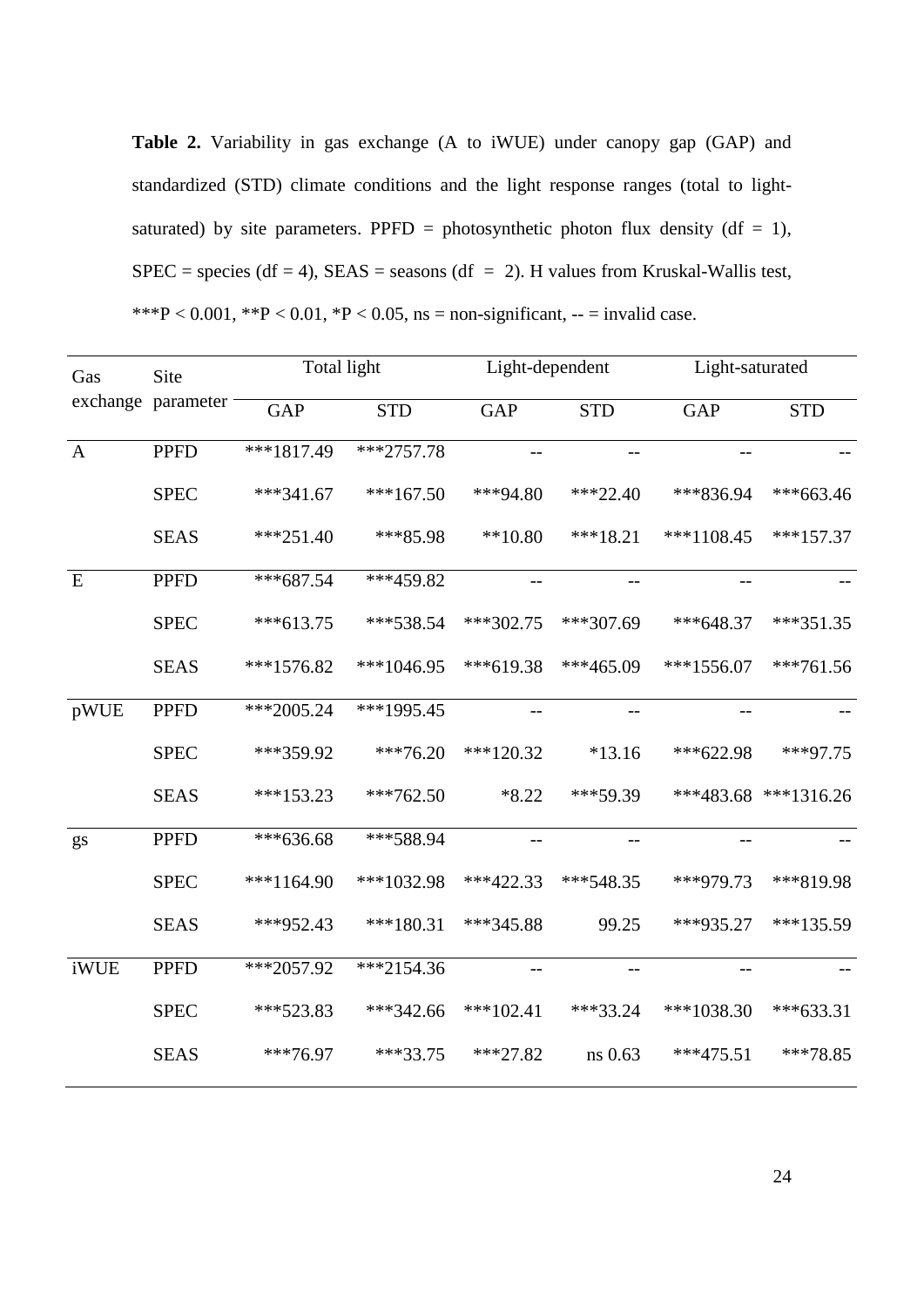Figure 1. Gas exchange dynamics of study species under canopy gap (color symbols) and standardized (black symbols) conditions along the light response ranges (total to light-saturated) and the seasons (spring to fall). (a-c) assimilation (A), (d-f) stomatal conductance (gs), (g-i) intrinsic water use efficiency (iWUE). Mean±0.95 confidence interval, \*p<0.05; \*\*p<0.01; \*\*\*p<0.001; ns = non-significant. Responsive cases are indicated with colored asterisks.